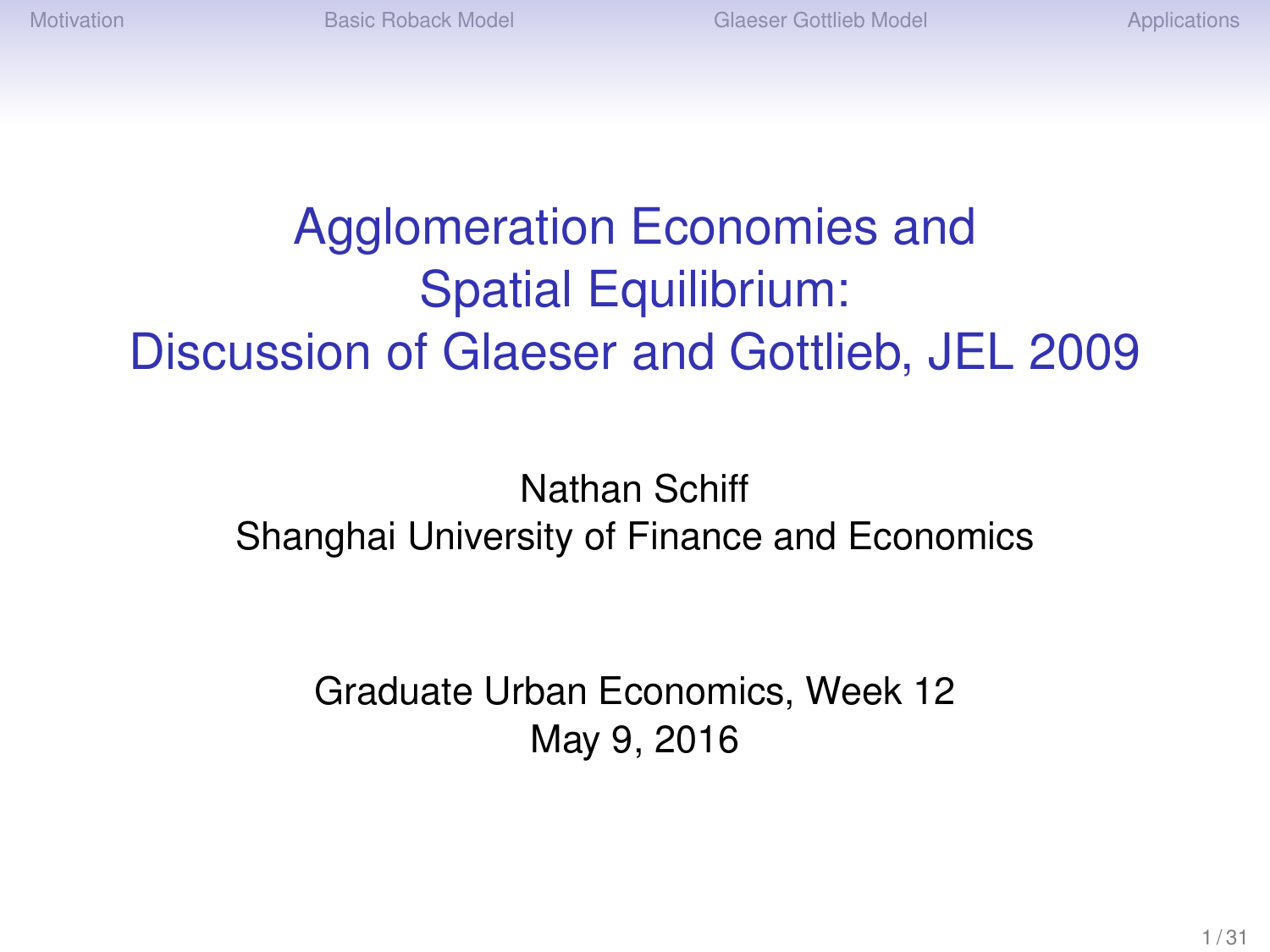# Administration

Midterm:

- replacing undergrad style midterm with referee report on new papers (unpublished or recently accepted) covering topics from class
- should be more helpful for student research as well as prepare you for writing referee reports in your career
- I will send out a document with details on what I want in the referee report
- I will also give a list of papers (one student per paper); students are also welcome to choose their own paper to review but must get my approval

For 5/23: outline due for research idea

6/13 (?): research proposal presentation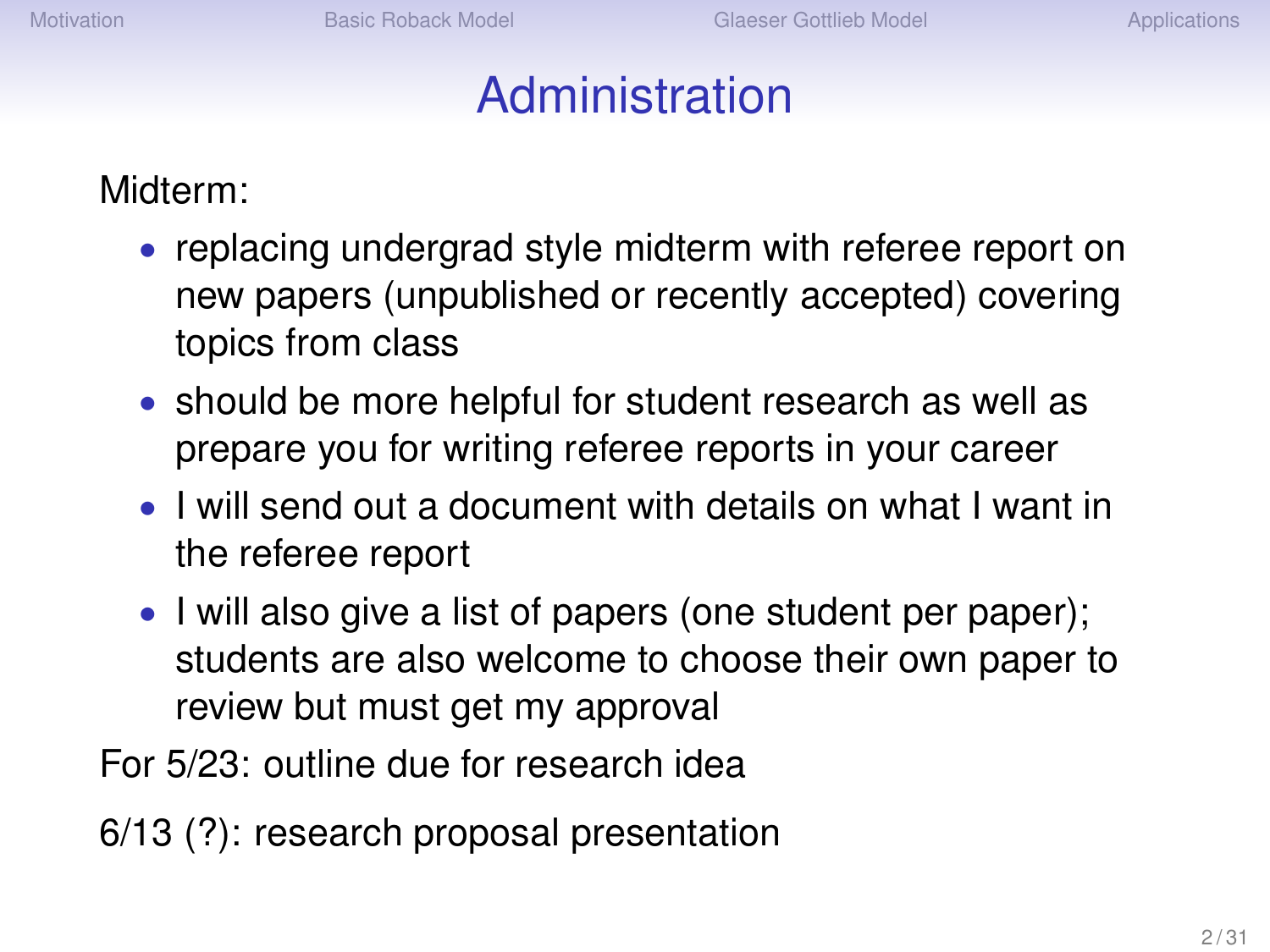# <span id="page-2-0"></span>How do we price negative effect of pollution?

Most cost-benefit analyses of "bads", like pollution, need some measure for negative effect of pollution

In order to evaluate policy we usually calculate a marginal willingness to pay; this can be compared to cost of implementing some pollution reduction policy

So, if you wanted to quantify the negative effect of pollution on Beijing, how would you do it?

What would you try to measure? How would you report your results?

What method would you use to identify this effect? What data would you use?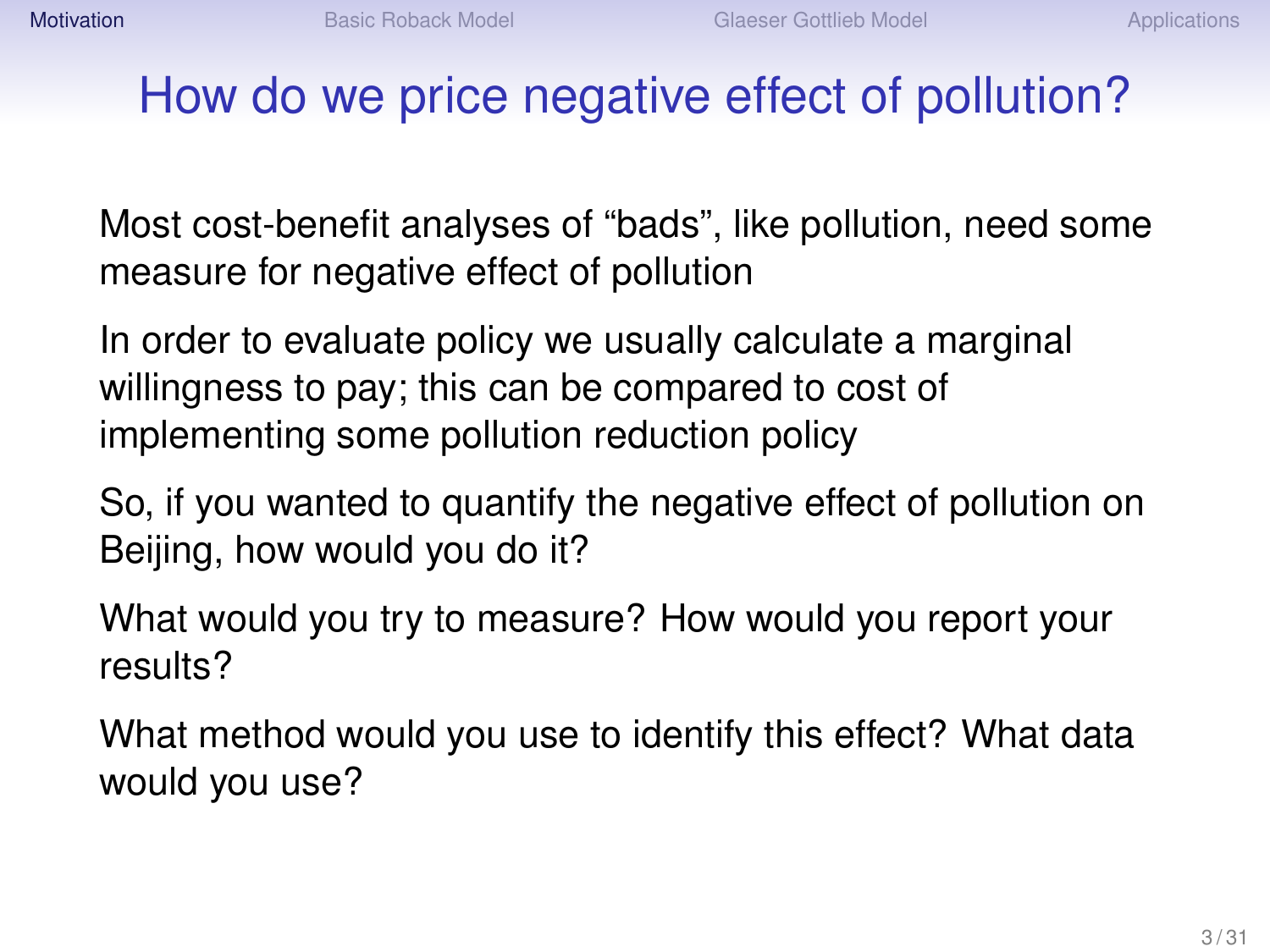## Glaeser Gottlieb 2009: Introduction

Paper starts out by noting that while research on economic growth tends to focus on cross-country differences, differences *within* countries are also quite large

In US, productivity in most productive cities is more than three times productivity in lowest cities

Further, population is very concentrated: 68% of Americans live in 1.8% of land (we've seen this stat before)

Authors use classic spatial equilibrium model (Rosen-Roback) to explain how to empirically study these issues

Three key equilibrium conditions: 1) workers indifferent between locations 2) firms indifferent about hiring more workers 3) builders indifferent about building more housing supply

After describing model they show several empirical applications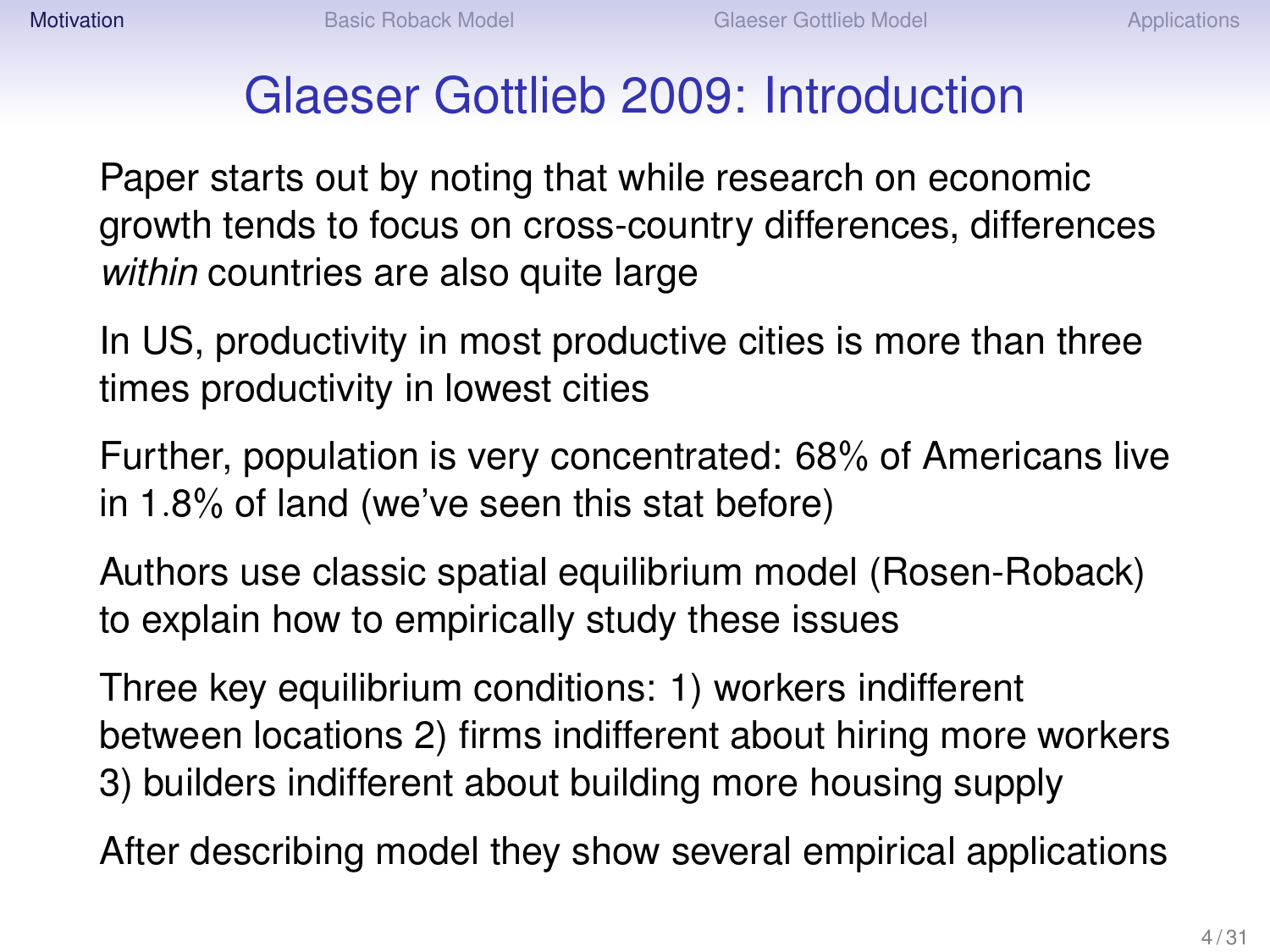#### Productivity and City Size



*Figure 1.* Productivity and City Size

*Notes:* Units of observation are Metropolitan Statistical Areas under the 2006 definitions. Population is from the Census, as described in the Data Appendix. Gross Metropolitan Product is from the Bureau of Economic Analysis.

The regression line is log *GMP per capita*  $= 0.13$  [0.01]  $\times$  log *population*  $+ 8.8$  [0.1].  $R^2 = 0.25$  and  $N = 363.$  5/31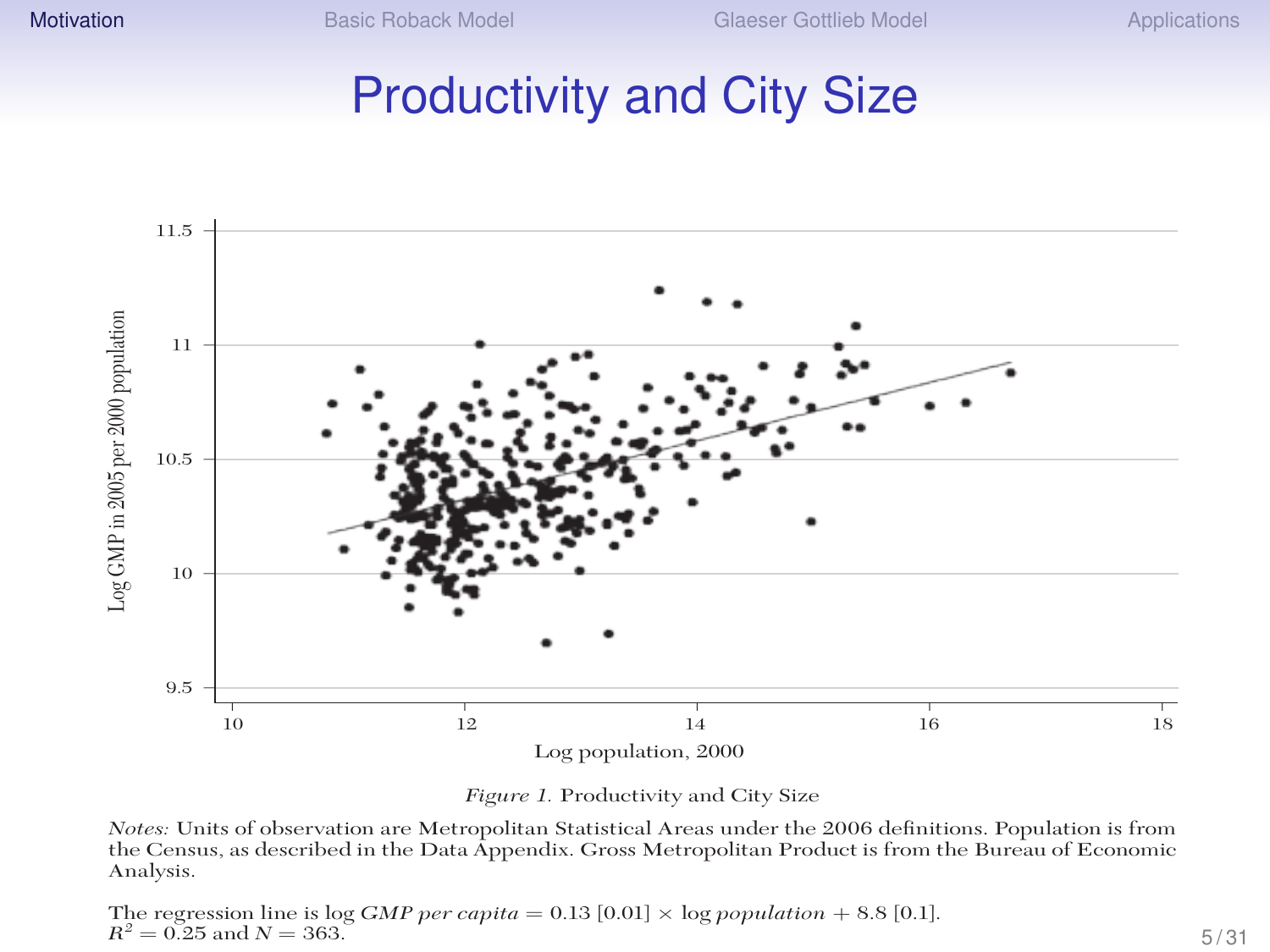#### Persistence of Productivity





*Notes:* Units of observation are Metropolitan Statistical Areas under the 2006 definitions, using Metropolitan Divisions where applicable. Data are from the Census, as described in the Data Appendix.

The regression line is *Income 2000* = 0.77 [0.03] × *Income 1970* + 3.75 [0.26].  $R^2 = 0.60$  and  $N = 363$ .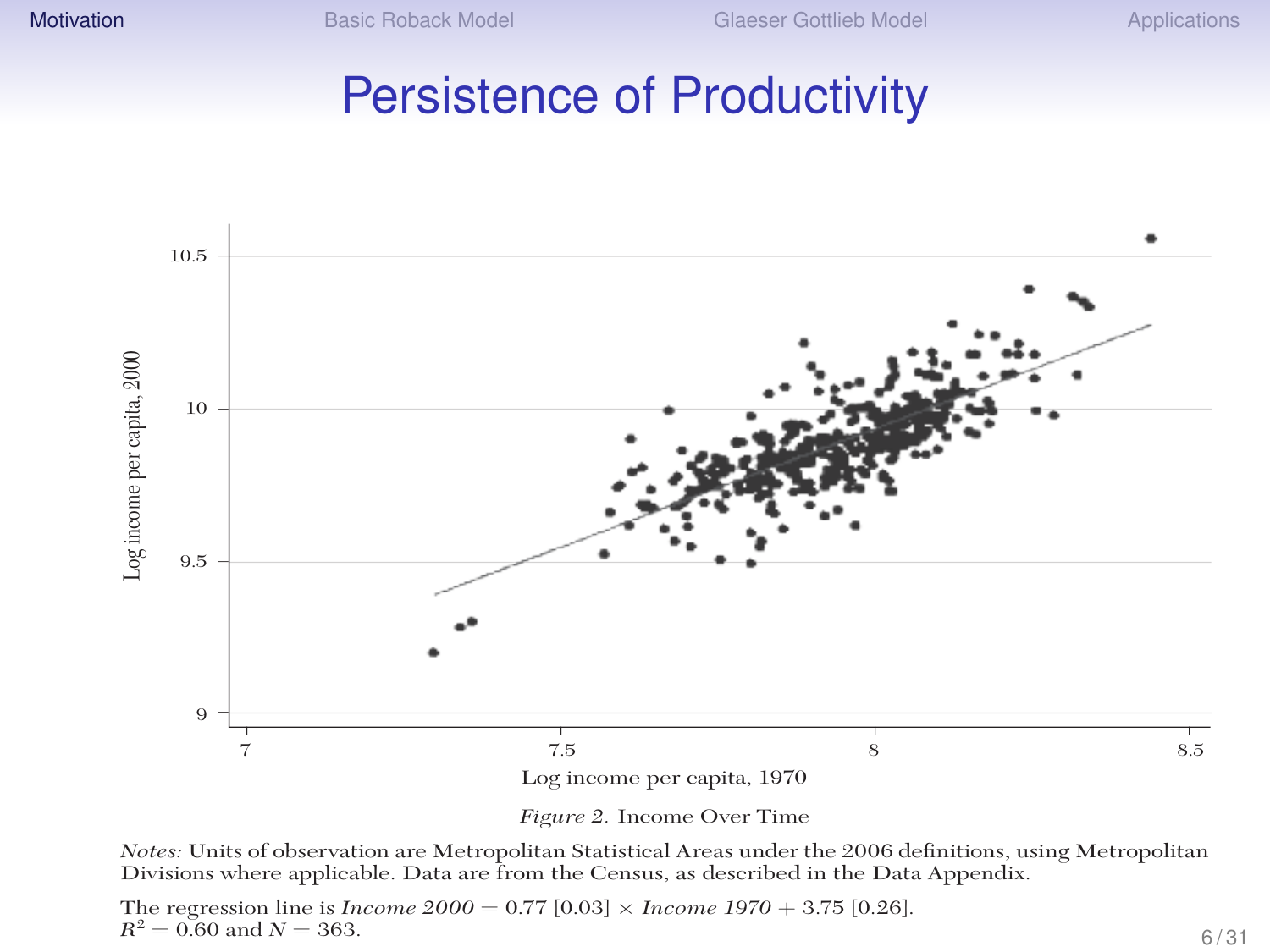#### Roback JPE 1982

Intuition of Roback model much simpler in original paper

Has nice graphical representation of equilibrium

One of the main points is that we cannot measure the value of some city amenity from house prices alone because wages will also change

First review original model and then move to GG 2009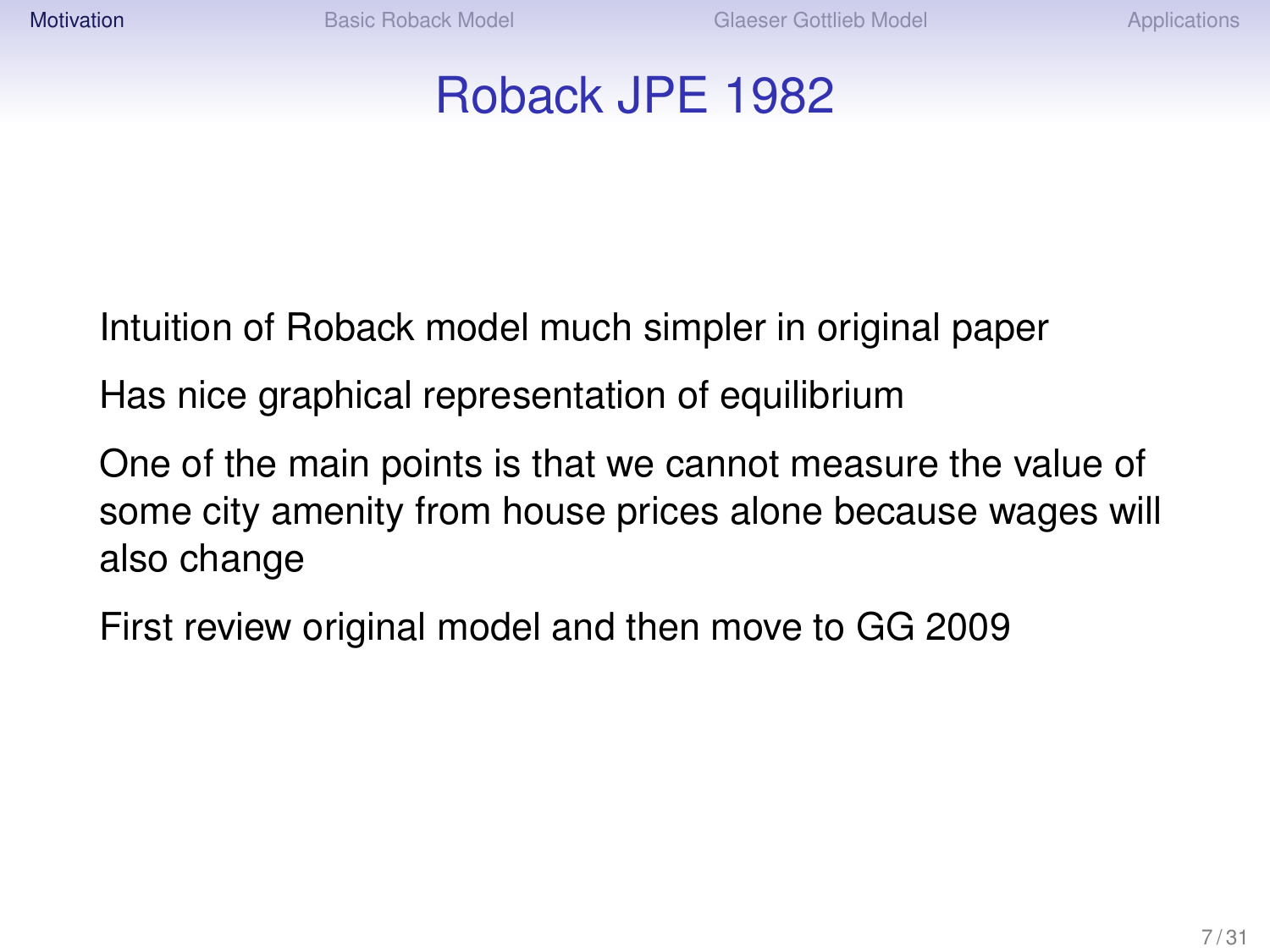# **Workers**

<span id="page-7-0"></span>Identical workers with cost-less migration, each supplies one unit of labor

Different cities have different *exogenous* amenities (ex: warm climate, natural beauty, clean air), denoted *s*

Worker utility is function of *s*, consumption of composite commodity *X* (numeraire, paid with wage *w*), and consumption of land *l c* (rented at *r*)

Free migration ensures spatial equilibrium condition of equal utility:

$$
V(w, r; s) = k \tag{2}
$$

Assume amenity increases utility: *V<sup>s</sup>* > 0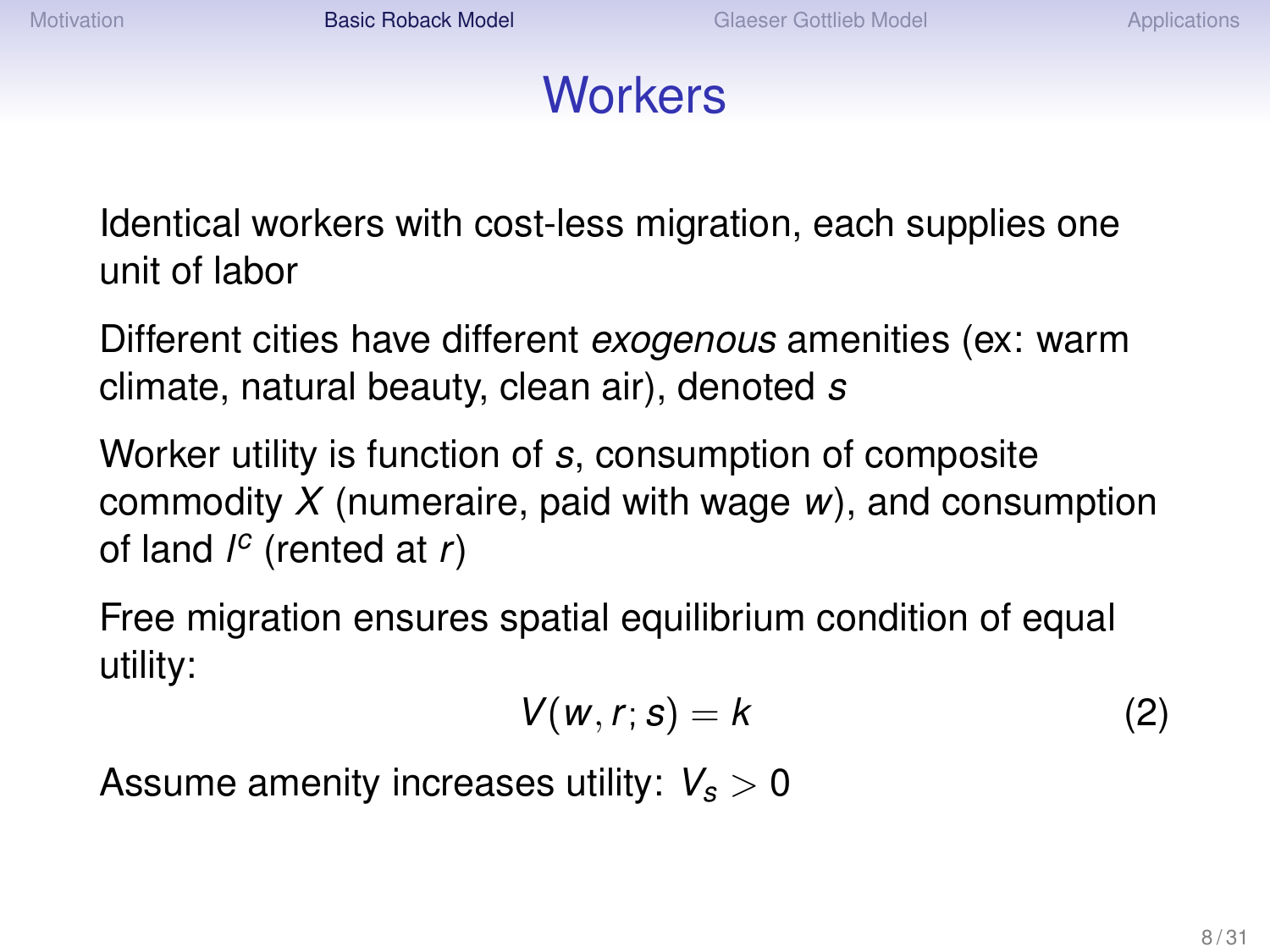#### Firms

Firms produce X with CRS production function  $X = f(P, N; s)$ , where *N* is number of workers and  $l^p$  is land used in production

In equilibrium the unit cost (CRS) must equal price of *X* (assumed to be 1); if not firms could relocate to more profitable cities, which would increase factor prices (land, labor) in those cities until equilibrium is reached

$$
C(w, r; s) = 1 \tag{3}
$$

Let  $C_w = N/X$  and  $C_r = \frac{P}{X}$ ; the amenity may be unproductive  $C_s < 0$  or productive  $C_s > 0$ 

An amenity that is positive for consumers (clean air) may be unproductive for firms (clean air regulation may require expensive non-polluting technology)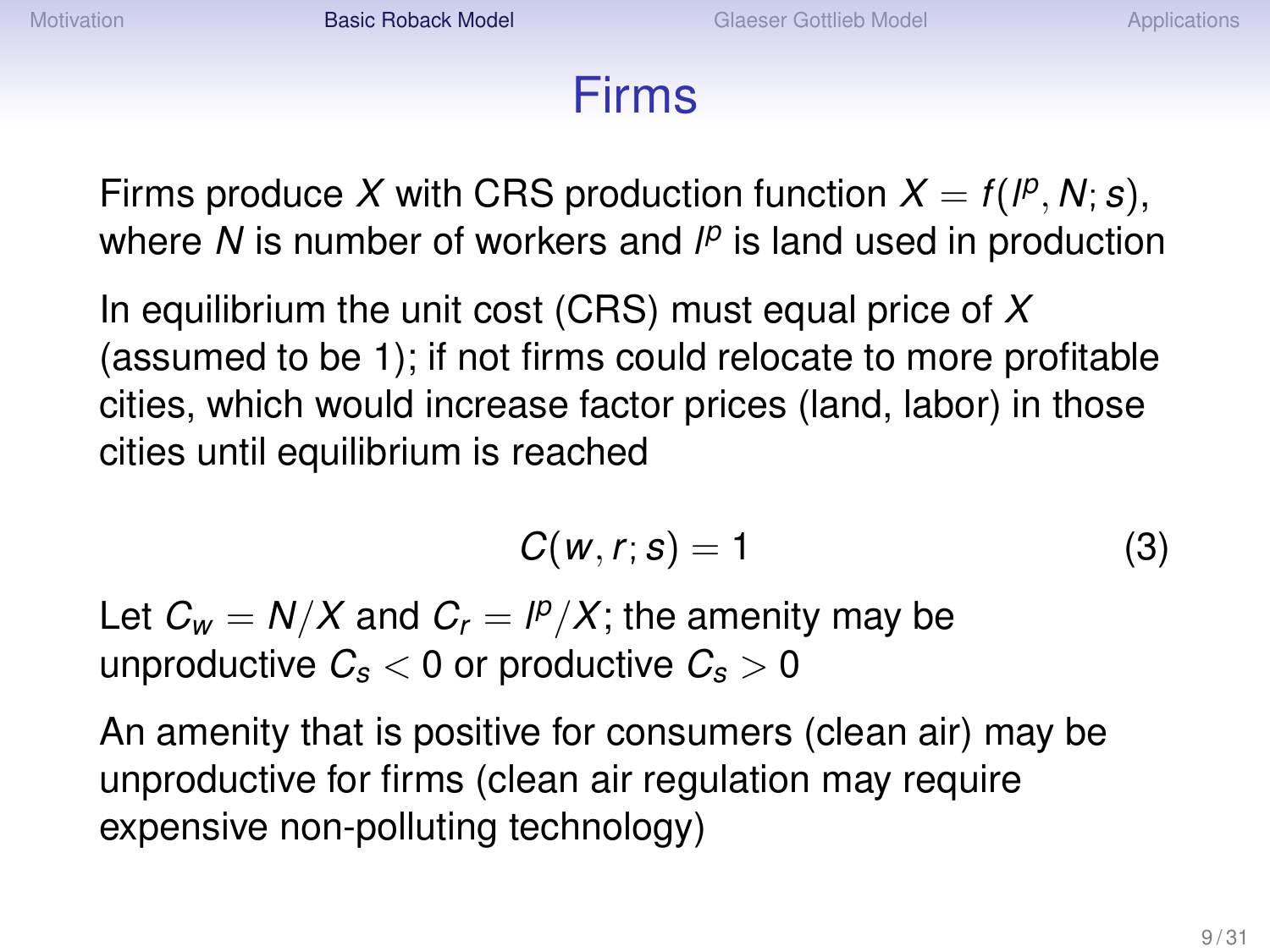## **Equilibrium**

Can use equations 2) and 3) to determine wages *w* and rent *r*

Easiest way is to graph isocost curves  $(C = 1)$  and indifference curves  $(V = k)$  in wage *w* and rent *r* space

Can vary amount of amenity *s* to see effect on curves and solve for equilibrium levels of *w* and *r*

In following figure *s* is unproductive for firms but a positive amenity for consumers; factor prices must be lower in places with higher *s* so that *C* = 1 but higher in places with greater *s* so that  $V = k$ 

Key results: increase in unproductive *s* leads to lower wages but effect on rent is unclear; if *s* is productive would find ambiguous effect on wages but certain increase in rent *r*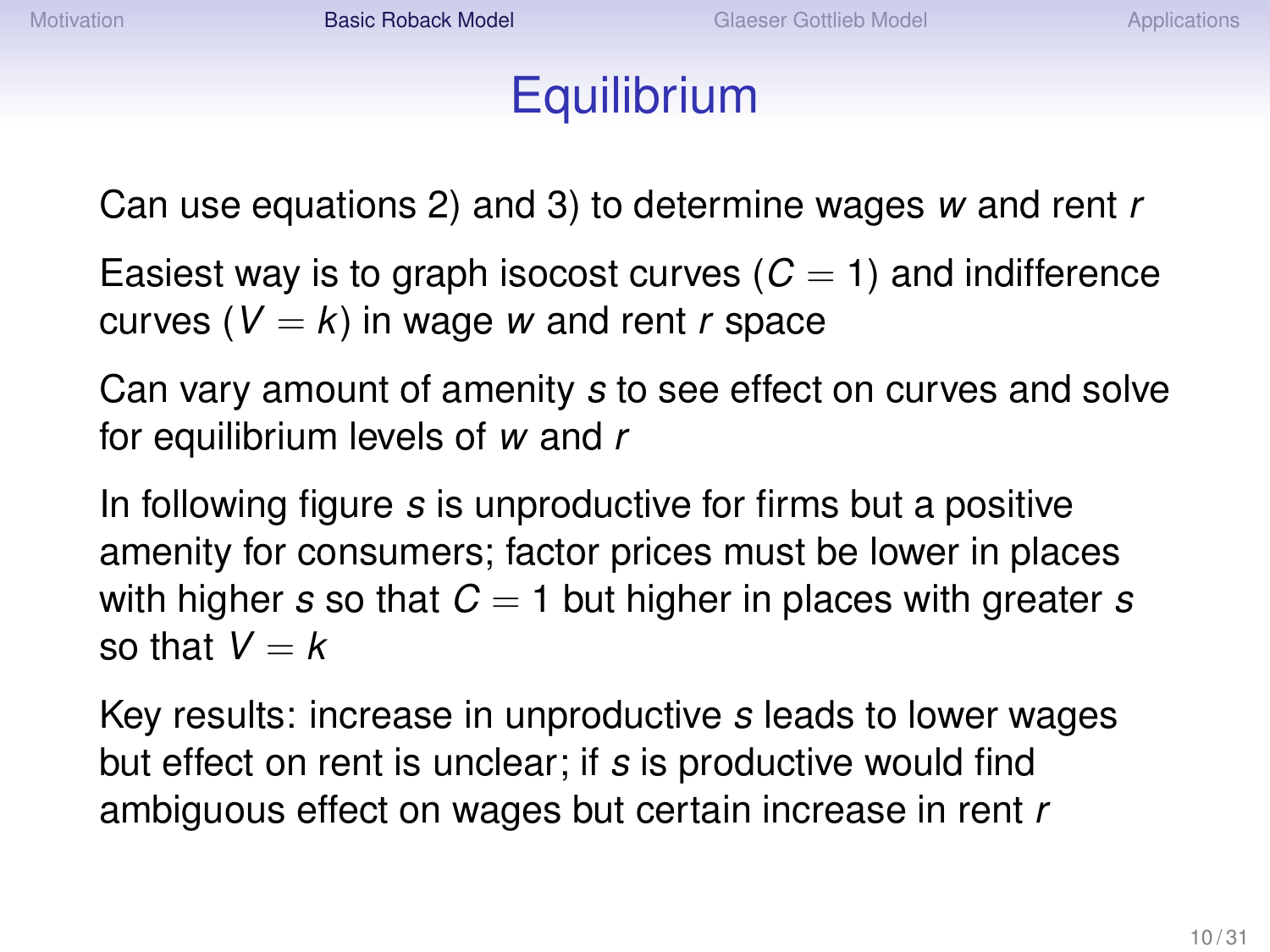# Equilibrium in Roback Model

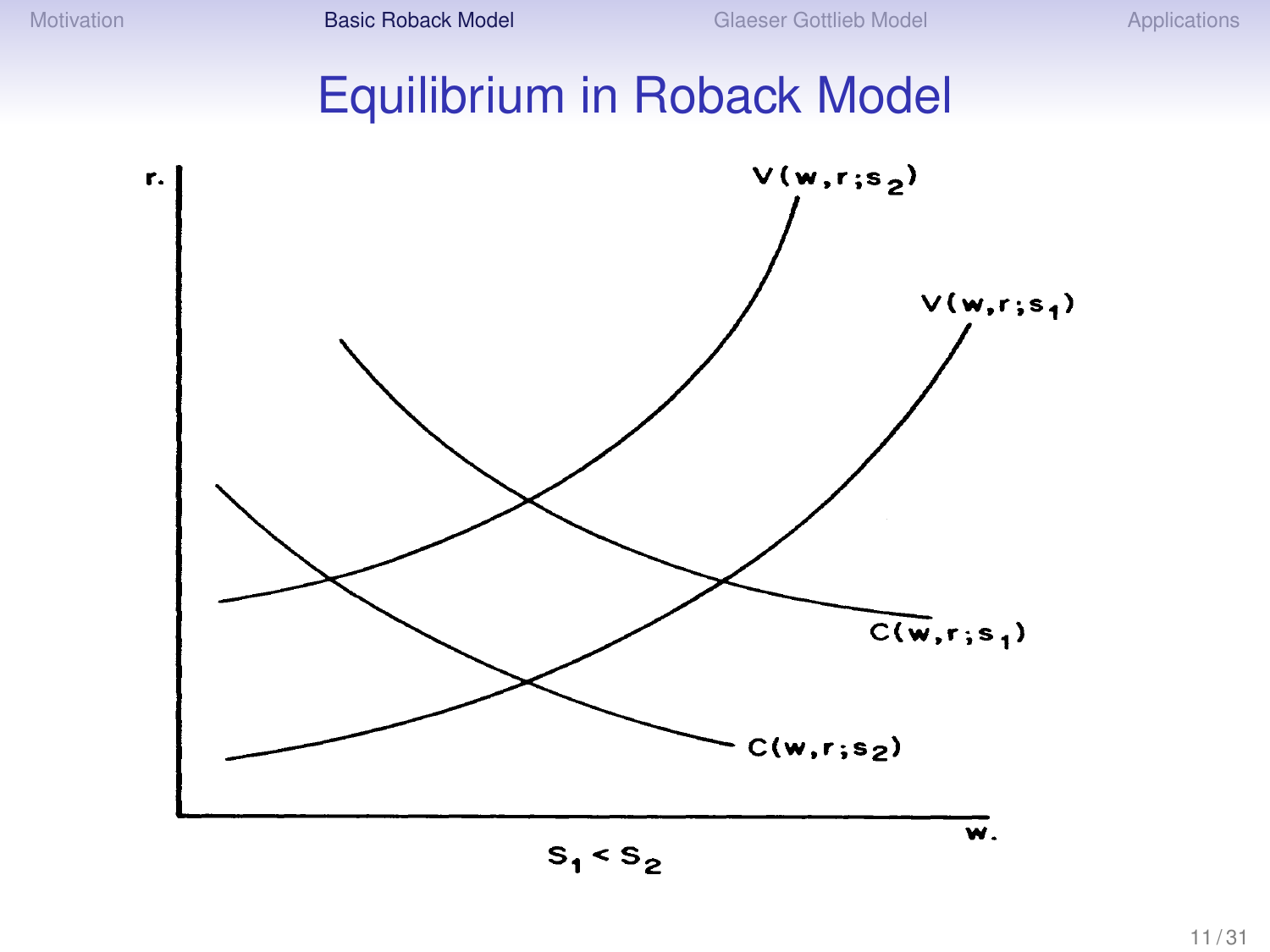## Roback's Extensions

Roback then extends the basic model by introducing a non-tradable goods (housing) sector

This sector also competes for land use; incorporating this sector allows author to derive effect of change in *s* on utility as function of house price changes *and* wages

Glaeser and Gottlieb extend this set-up even further and look more deeply at empirical implications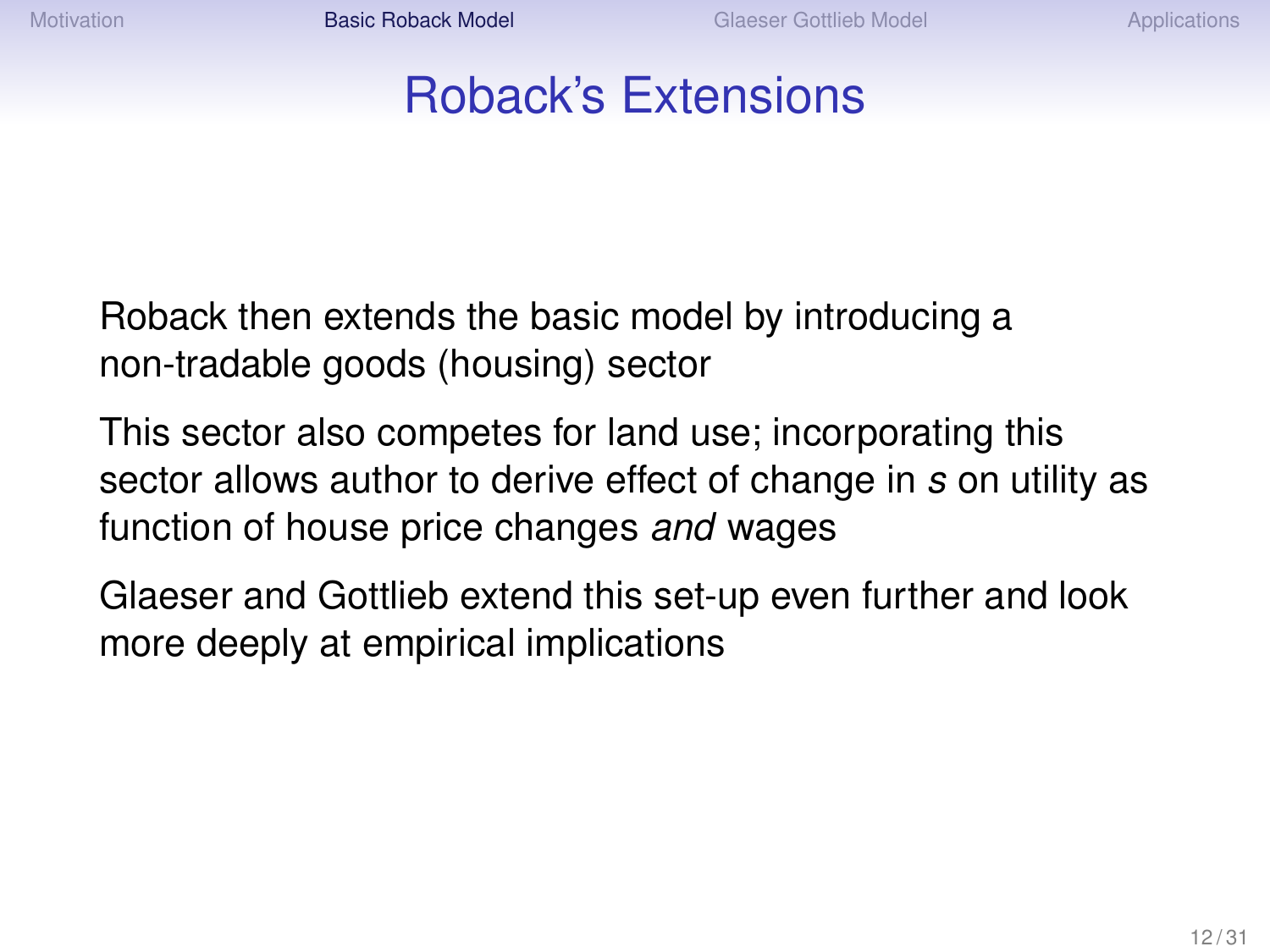## City Production

<span id="page-12-0"></span>City-level production function with two types of capital: 1) tradable  $K<sub>T</sub>$  with national exogenous price  $\gamma_t$  and 2) non-tradable *K<sup>N</sup>* (ex: land) with local endogenous price γ*<sup>N</sup>*

Assume that amount of non-traded capital is fixed at stock  $\bar{\kappa_{\sf N}},$ then:

$$
F() = A_t^i \overline{K_N}^{\alpha \gamma} K_T^{\alpha (1 - \gamma)} L^{1 - \alpha}
$$
 (GG1)

Taking FOC w.r.t. *L* and *K<sup>T</sup>* (assume some price of output) gives (inverse) demand for labor:

$$
\phi A_t^i \bar{K_N}^{\alpha \gamma} L^{-\alpha \gamma} = W^{1-\alpha(1-\gamma)} \tag{GG2}
$$

The term  $\phi$  includes price of output, price of traded capital, and other constants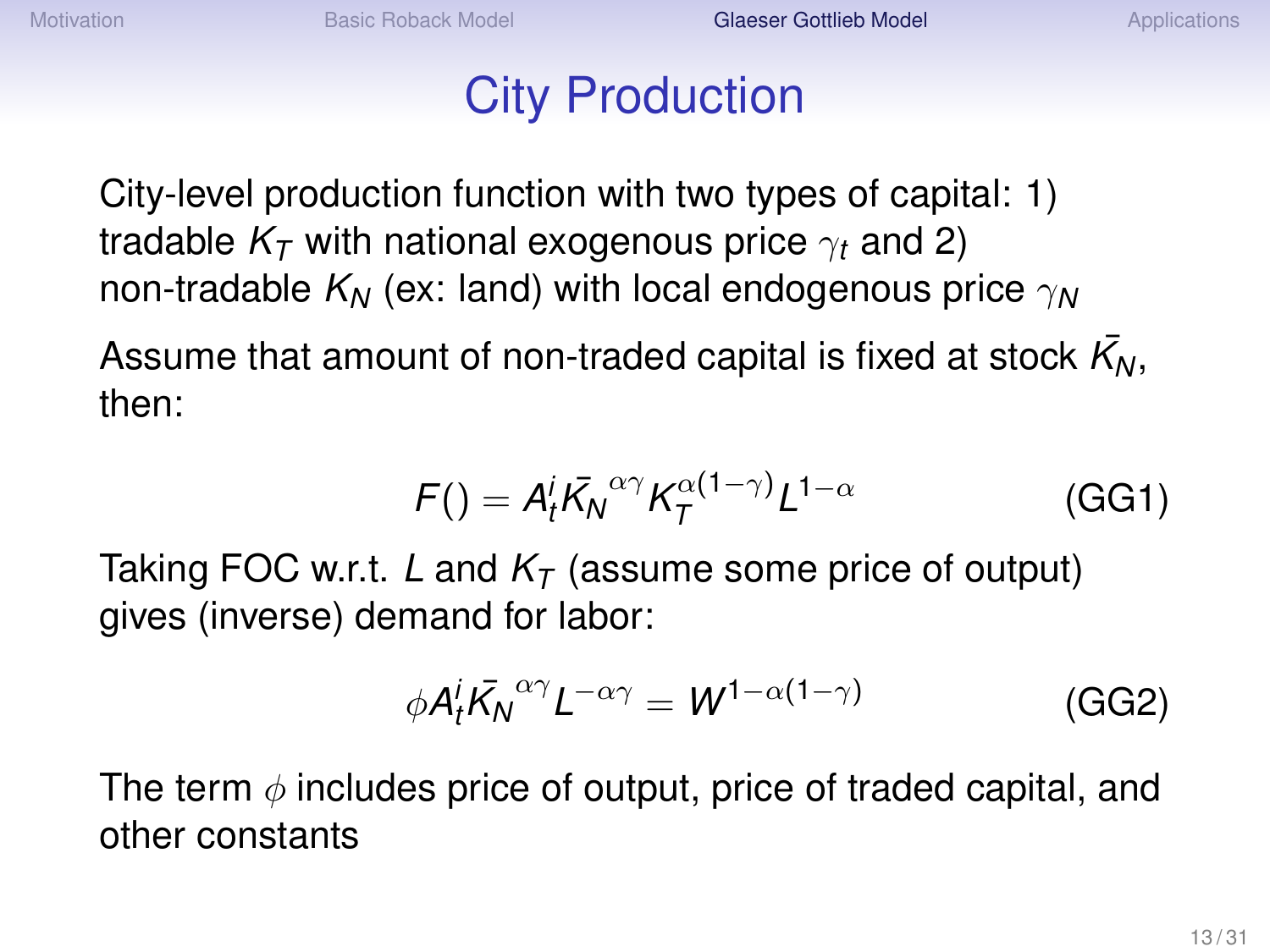# Worker Utility 1

Workers get utility from 1) traded goods *G<sup>T</sup>* 2) non-traded goods  $G_N$  and 3) amenities  $\theta_l^i$ 

Can write this as indirect utility function like  $V(w, r; s)$ , with  $Y_t$ as income (wage),  $P_t^i$  as price of non-traded good (housing), and amenities:

$$
V(Y_t^i, P_t^i, \theta_t^i) \tag{GG3}
$$

Authors note that spatial equilibrium condition implies constant  $V(Y_t^i, P_t^i, \theta_t^i) = U_t$ 

Then holding  $\theta$  fixed and taking the total differential we have  $dV = V_v dY + V_p dP = 0$ , or

$$
\frac{dY}{dP} = -\frac{V_P}{V_Y} \tag{1}
$$

An increase in housing prices is associated with higher income, or higher incomes are offset by higher housing prices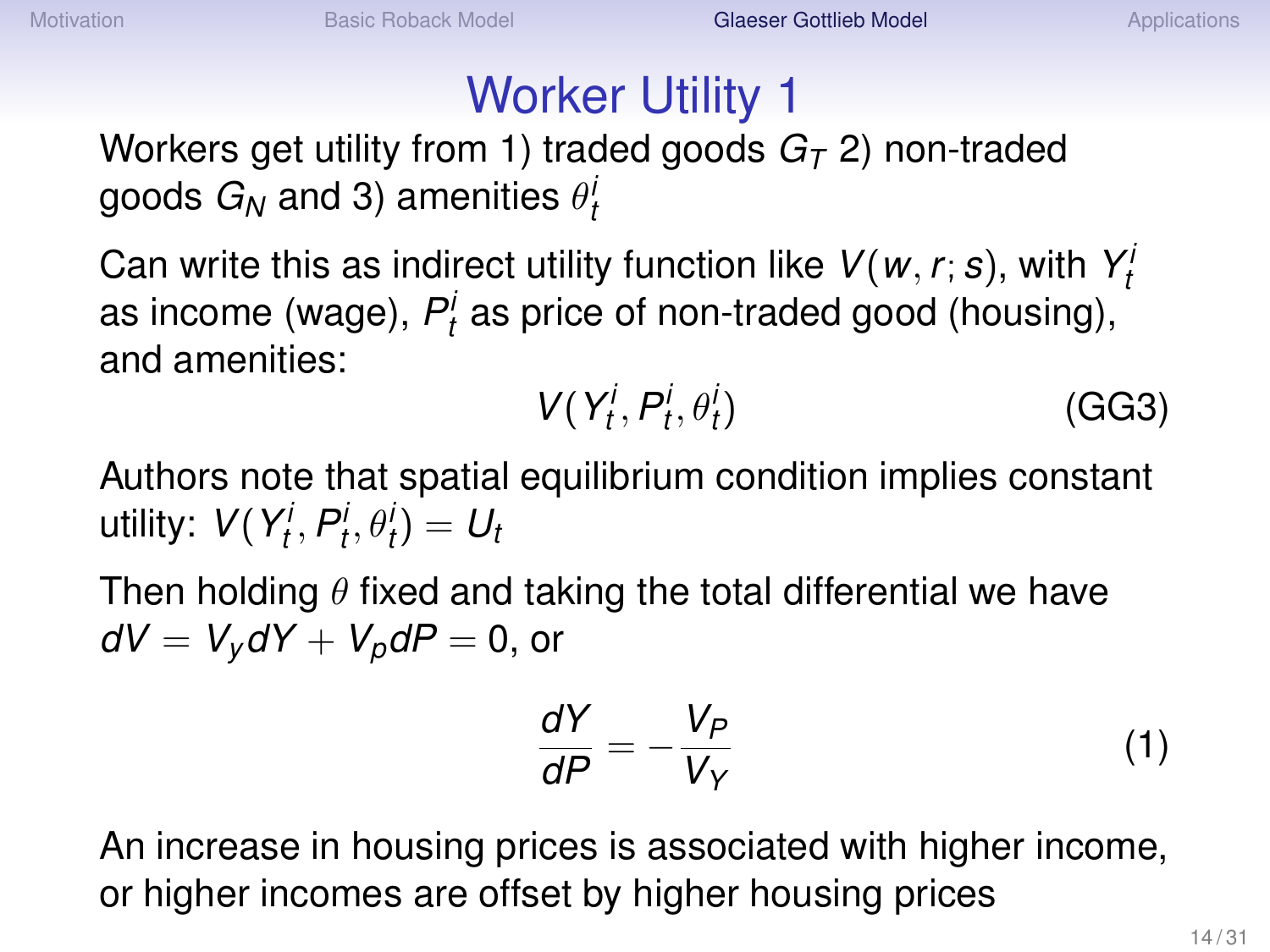# Worker Utility 2

Authors assume Cobb-Douglas utility with amenity multiplier:  $U = \theta_t^i G_T^{\beta} G_N^{1-\beta}$ *N*

Then, optimizing and plugging demand equations back into utility function gives indirect utility ( $\omega$  is constant):

$$
V = \omega \theta_t^i W_t^i (P_t^i)^{\beta - 1}
$$
 (GG4)

Setting this equal to country utility *U<sup>t</sup>* we can solve for wage and take logs:

$$
log(W_t^i) = log(U_t) + (1 - \beta)log(P_t^i) - log(\theta_t^i)
$$
 (GG5)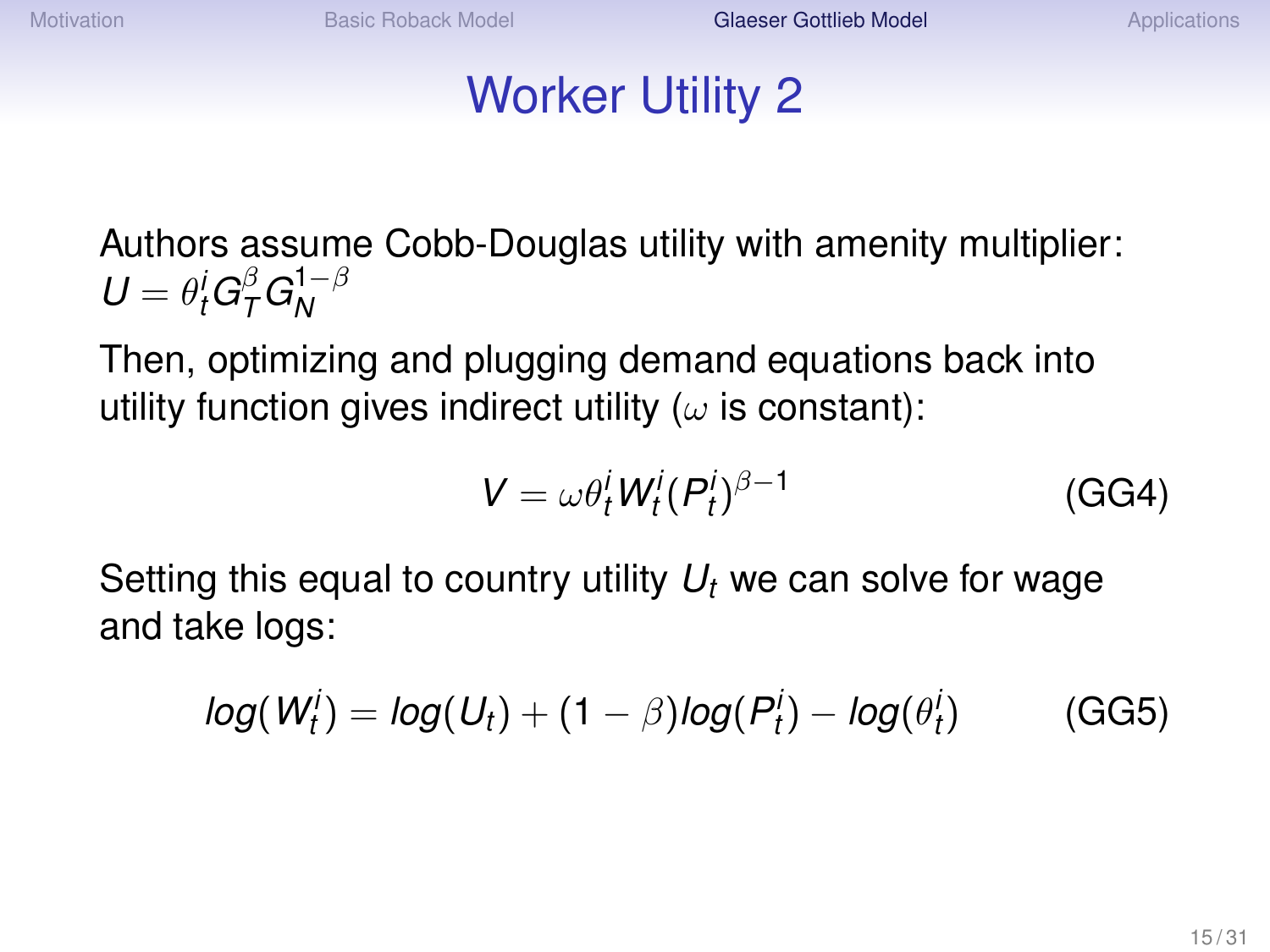#### Housing Prices vs Income





*Notes:* Units of observation are Metropolitan Statistical Areas under the 2006 definitions. Data are from the Census, as described in the Data Appendix.

The regression line is  $log income = 0.34 [0.02] \times log value + 5.97 [0.22]$ .  $R^2 = 0.46$  and  $N = 363$ . 16/31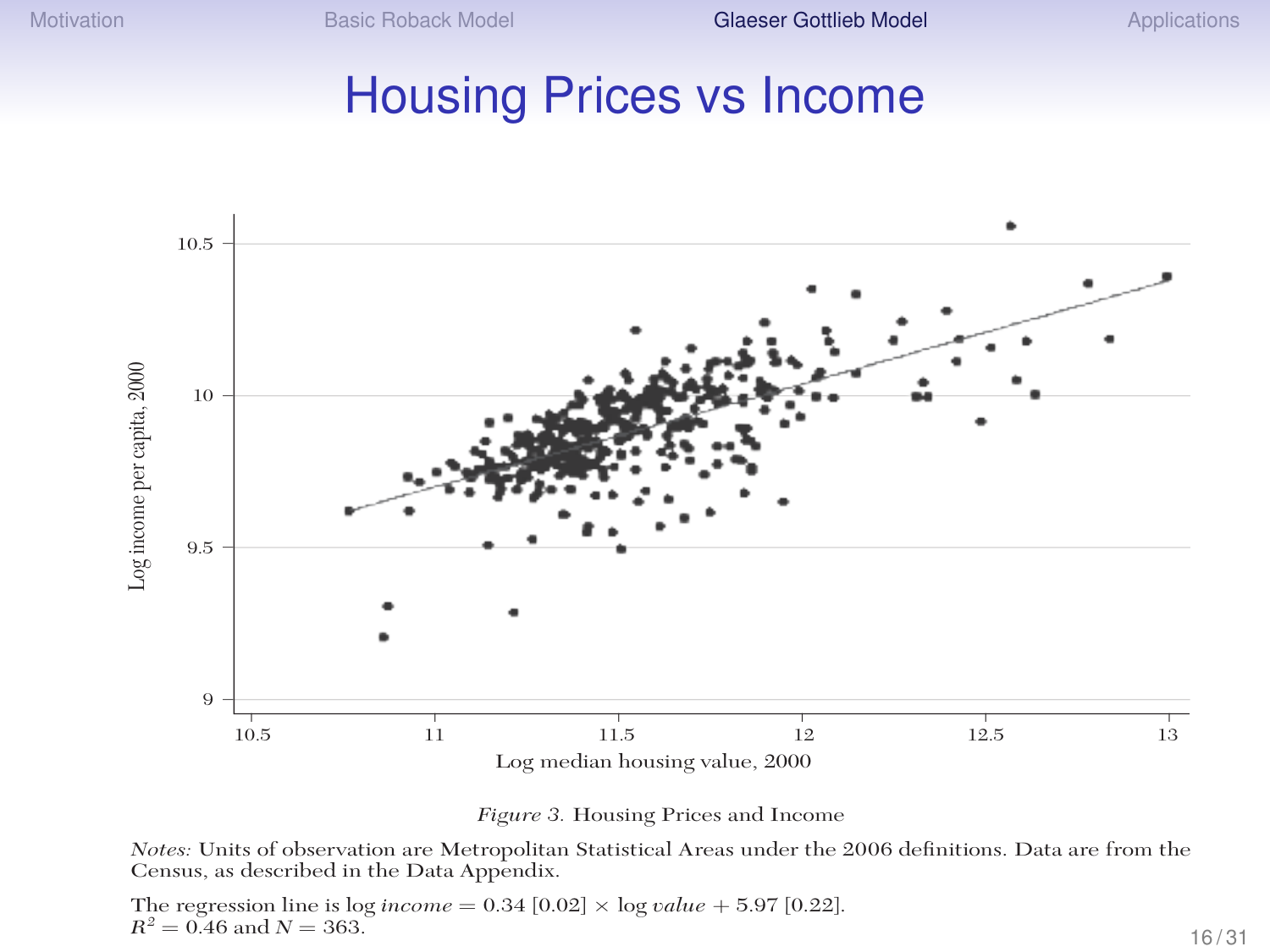# Production of Non-Tradable Sector

Again, assume there is labor *L* and tradable and non-tradable capital in production of *H*

Tradable capital is same as in city production of tradable good,  $K_{\mathcal{T}}$ 

Non-tradable capital (land) is different:  $Z_N$ , fixed at  $\bar{\mathcal{Z}_N}$ 

$$
H = H_t^i \bar{Z_N}^{\mu\eta} K_T^{\mu(1-\eta)} L^{1-\mu} \text{tagGG6} \tag{2}
$$

Note: I think equation at top of p993 has type (should be *K<sup>T</sup>* , not  $K_N$ )

Term *H i t* is non-tradable productivity multiplier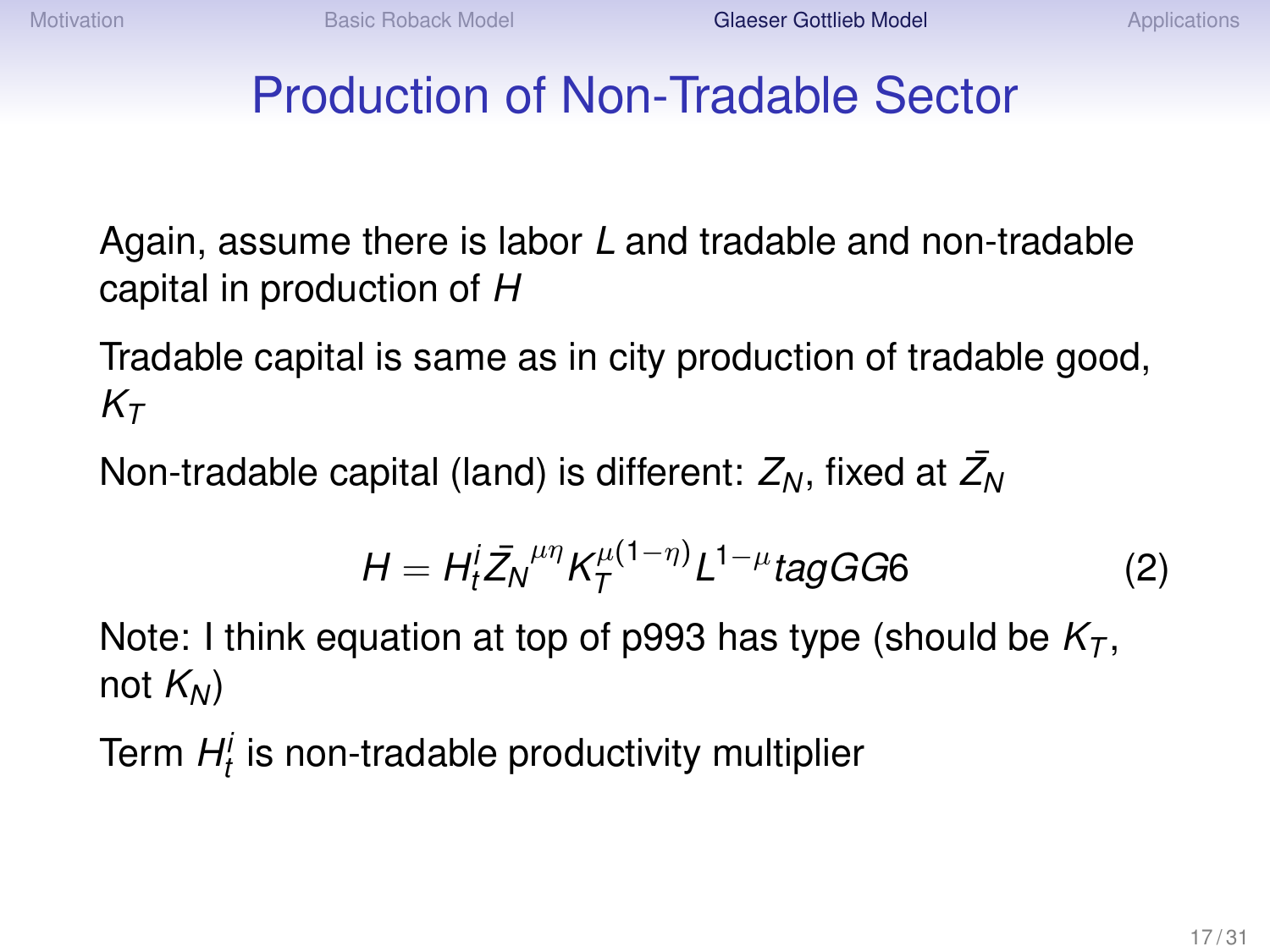## Output of Non-Tradable Sector (Housing)

Then with price  $P_t^i$  profit maximization gives output as:

$$
\left((P_t^i)^{1-\mu\eta}H_t^iW^{(\mu-1)}\right)^{1/\mu\eta}\bar{Z}_N\tag{GG7}
$$

Can also solve for labor demand from this non-tradable sector, which authors note is  $(1 - \mu)(1 - \beta) * \mathsf{N}_t^i$ , where  $\mathsf{N}_t^i$  is city population

This part is generally unclear but population can be determined by labor demand for two sectors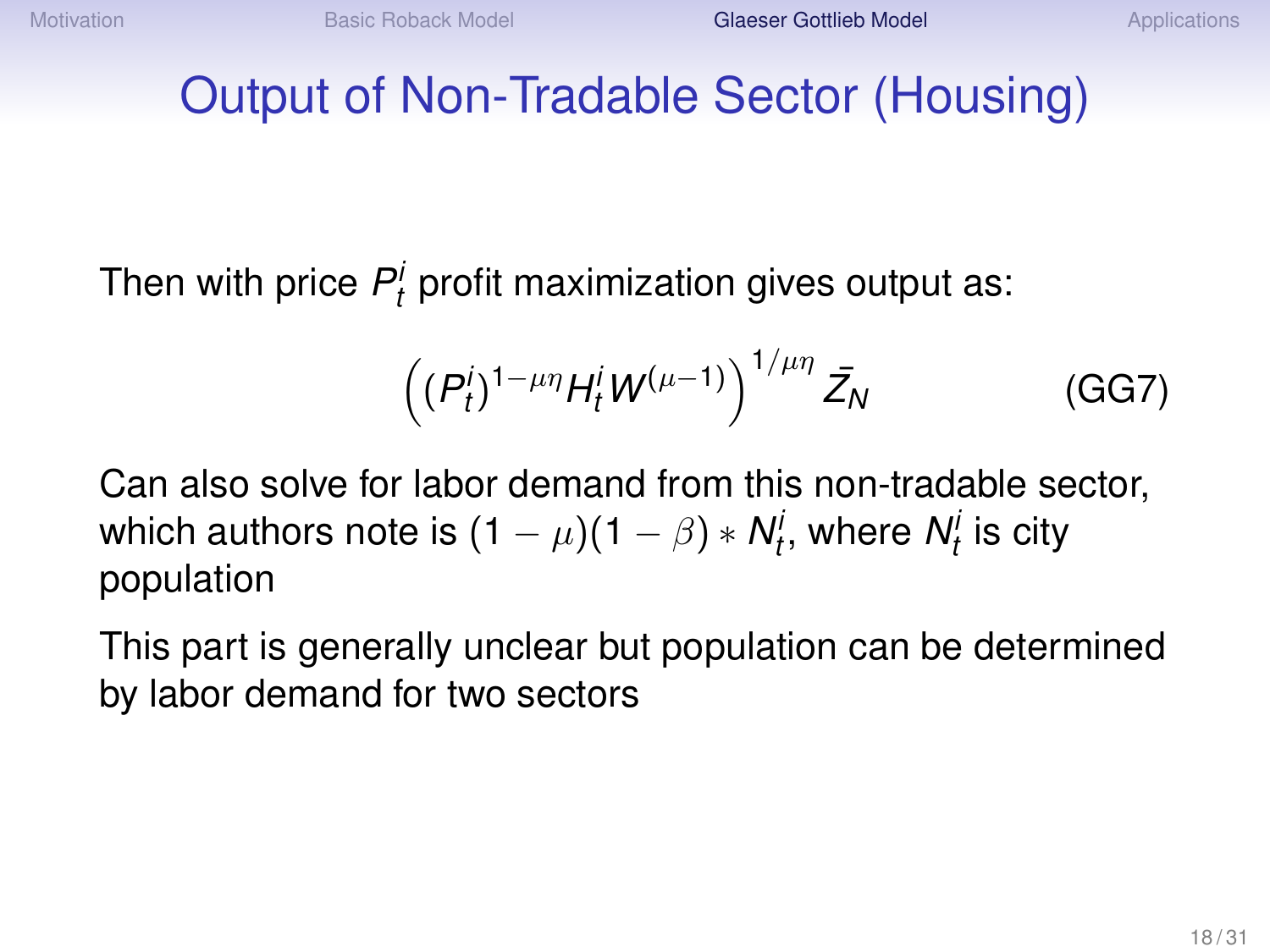*L*

# **Equilibrium**

Authors do not clearly write equilibrium equations; however, given text we can write this as:

$$
L_{\text{Tr}}^i(W_t^i) + L_{\text{N}t}^i(W_t^i, P_t^i) = N_t^i \tag{1}
$$

$$
((P_t^i)^{1-\mu\eta}H_t^iW^{(\mu-1)})^{1/\mu\eta}\bar{Z}_N=(1-\beta)W_t^i/P_t^i
$$
 (2)

$$
V(W_t^i, P_t^i, \theta_t^i) = \omega \theta_t^i W_t^i (P_t^i)^{\beta - 1} = U_t, \forall i
$$
 (3)

$$
\sum_{i} N_t^i = N_t \tag{4}
$$

Note: slides from Joaquin Blaum (MIT presentation) were very useful in corroborating above equations and I mostly use his notation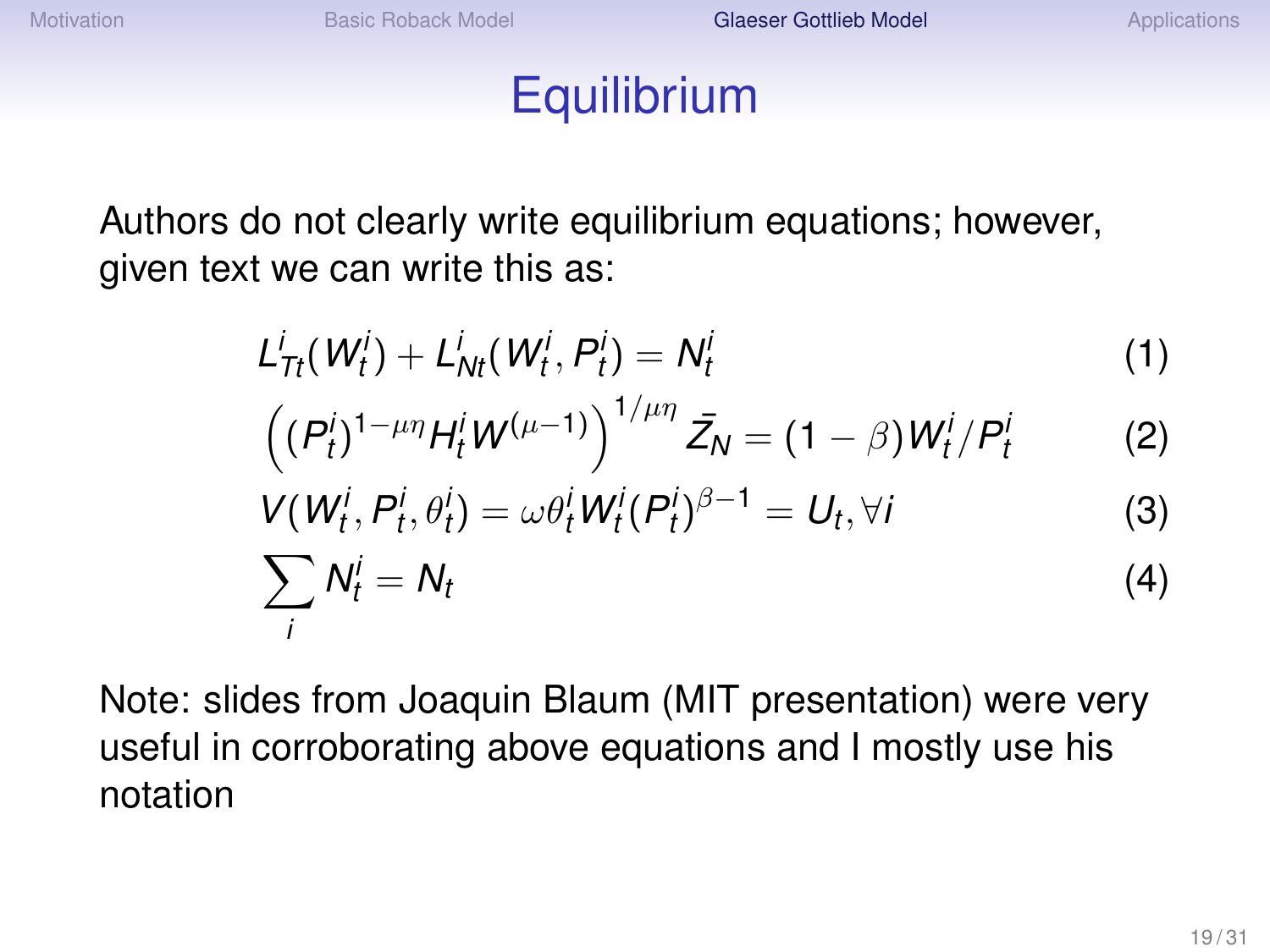## Equilibrium Solution

$$
log(N_t^i) = \kappa_N + \lambda_A^N log(A_t^i \bar{K_N}^{\alpha\gamma}) + \lambda_H^N log(H_t^i \bar{Z_N}^{\mu\eta}) + \lambda_\theta^N log(\theta_t^i)
$$
  
\n
$$
log(W_t^i) = \kappa_W + \lambda_A^W log(A_t^i \bar{K_N}^{\alpha\gamma}) + \lambda_H^W log(H_t^i \bar{Z_N}^{\mu\eta}) + \lambda_\theta^W log(\theta_t^i)
$$
  
\n
$$
log(P_t^i) = \kappa_P + \lambda_A^P log(A_t^i \bar{K_N}^{\alpha\gamma}) + \lambda_H^P log(H_t^i \bar{Z_N}^{\mu\eta} + \lambda_\theta^P log(\theta_t^i))
$$

Following table shows how parameters from model feed into  $\lambda$ 's and can be used for comparative statics

- Increase in productivity increases population, wages, house prices
- Increase in housing construction productivity increases population, decreases wages and house prices
- Increase in amenities increases population but decreases wages and house prices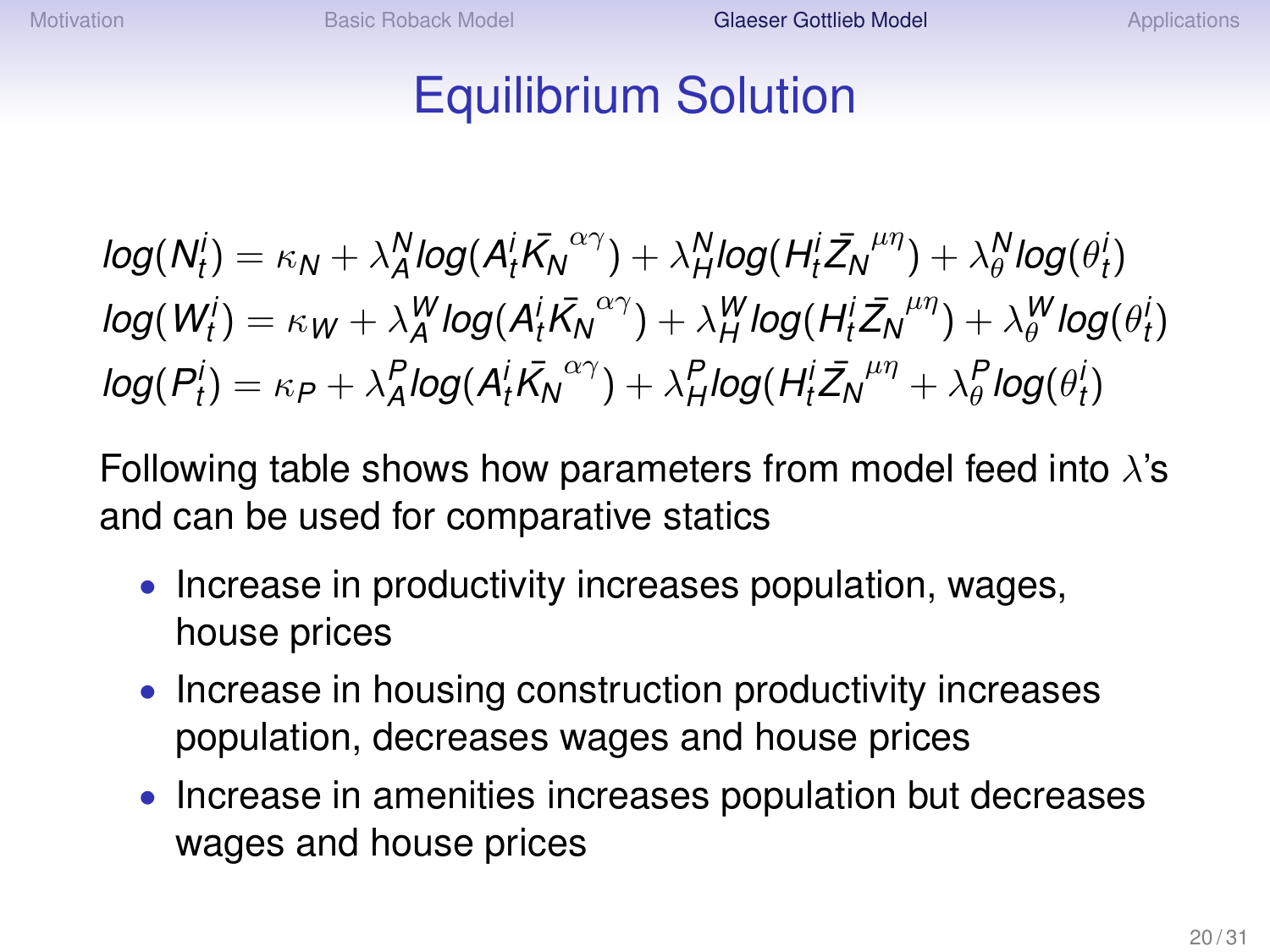# Parameter Table  $\begin{array}{l} \mathrm{Glaser}\ \text{Gottlie}\\ \text{Here}\ \text{Table}\ \end{array}$

| <b>ESTIMATING PARAMETERS</b>        |                                                                                                                    |                                                                                                                                                                                                                          |  |  |  |  |  |
|-------------------------------------|--------------------------------------------------------------------------------------------------------------------|--------------------------------------------------------------------------------------------------------------------------------------------------------------------------------------------------------------------------|--|--|--|--|--|
| Equation<br>parameters              | Value of parameters in the<br>baseline model                                                                       | Value of parameters with agglomeration<br>economies<br>$\beta + \mu(1-\beta)(1-\lambda)$<br>$\frac{1}{(1 - \alpha + \omega)(1 - \beta)\eta\mu + (\mu + \beta - \mu\beta)(\alpha\gamma - \omega)}$                        |  |  |  |  |  |
| $\lambda^N_{\scriptscriptstyle{A}}$ | $\beta + \mu(1-\beta)(1-\eta)$<br>$\frac{1}{((1 - \alpha)\eta + \alpha\gamma)\mu(1 - \beta) + \alpha\beta\gamma}.$ |                                                                                                                                                                                                                          |  |  |  |  |  |
| $\lambda_H^N$                       | $\frac{(1-\alpha+\alpha\gamma)(1-\beta)}{((1-\alpha)\eta+\alpha\gamma)\mu(1-\beta)+\alpha\beta\gamma}.$            | $\frac{(1-\alpha+\alpha\gamma)(1-\beta)}{(1-\alpha+\omega)(1-\beta)\eta\mu+(\mu+\beta-\mu\beta)(\alpha\gamma-\omega)}$                                                                                                   |  |  |  |  |  |
| $\lambda_a^N$                       | $\frac{1-\alpha+\alpha\gamma}{((1-\alpha)\eta+\alpha\gamma)\mu(1-\beta)+\alpha\beta\gamma}.$                       | $1-\alpha+\alpha\gamma$<br>$\frac{1}{(1 - \alpha + \omega)(1 - \beta)\eta\mu + (\mu + \beta - \mu\beta)(\alpha\gamma - \omega)}$                                                                                         |  |  |  |  |  |
| $\lambda_{A}^{W}$                   | $\frac{\mu\eta(1-\beta)}{((1-\alpha)\eta+\alpha\gamma)\mu(1-\beta)+\alpha\beta\gamma}.$                            | $\frac{\mu\eta(1-\beta)}{(1-\alpha+\omega)(1-\beta)\eta\mu+(\mu+\beta-\mu\beta)(\alpha\gamma-\omega)}$                                                                                                                   |  |  |  |  |  |
| $\lambda_H^W$                       | $\frac{-\alpha\gamma(1-\beta)}{((1-\alpha)\eta+\alpha\gamma)\mu(1-\beta)+\alpha\beta\gamma}.$                      | $\frac{-(1-\beta)(\alpha\gamma-\omega)}{(1-\alpha+\omega)(1-\beta)\eta\mu+(\mu+\beta-\mu\beta)(\alpha\gamma-\omega)}$                                                                                                    |  |  |  |  |  |
| $\lambda_{\theta}^{W}$              | $\frac{-\alpha\gamma}{((1-\alpha)\eta+\alpha\gamma)\mu(1-\beta)+\alpha\beta\gamma}.$                               | $\frac{-(\alpha\gamma-\omega)}{(1-\alpha+\omega)(1-\beta)\eta\mu+(\mu+\beta-\mu\beta)(\alpha\gamma-\omega)}$                                                                                                             |  |  |  |  |  |
| $\lambda_A^P$                       | $\frac{\mu\eta}{((1-\alpha)\eta+\alpha\gamma)\mu(1-\beta)+\alpha\beta\gamma}.$                                     | $\frac{\mu\eta}{(1-\alpha+\omega)(1-\beta)\eta\mu+(\mu+\beta-\mu\beta)(\alpha\gamma-\omega)}$                                                                                                                            |  |  |  |  |  |
| $\lambda_H^P$                       | $\frac{-\alpha\gamma}{((1-\alpha)\eta+\alpha\gamma)\mu(1-\beta)+\alpha\beta\gamma}.$                               | $\frac{-(\alpha\gamma-\omega)}{(1-\alpha+\omega)(1-\beta)\eta\mu+(\mu+\beta-\mu\beta)(\alpha\gamma-\omega)}$                                                                                                             |  |  |  |  |  |
| $\lambda_a^P$                       | $\frac{(1-\alpha)\mu\eta-(1-\mu)\alpha\gamma}{((1-\alpha)\eta+\alpha\gamma)\mu(1-\beta)+\alpha\beta\gamma}.$       | $(1 - \alpha + \omega)\eta\mu - (1 - \mu)(\alpha\gamma - \omega)$<br>$\frac{(1 - \alpha + \omega)(1 - \beta)\eta\mu + (\mu + \beta - \mu\beta)(\alpha\gamma - \omega)}{(\mu + \beta - \mu\beta)(\alpha\gamma - \omega)}$ |  |  |  |  |  |
|                                     |                                                                                                                    | <del>21/</del> 31                                                                                                                                                                                                        |  |  |  |  |  |

TABLE 2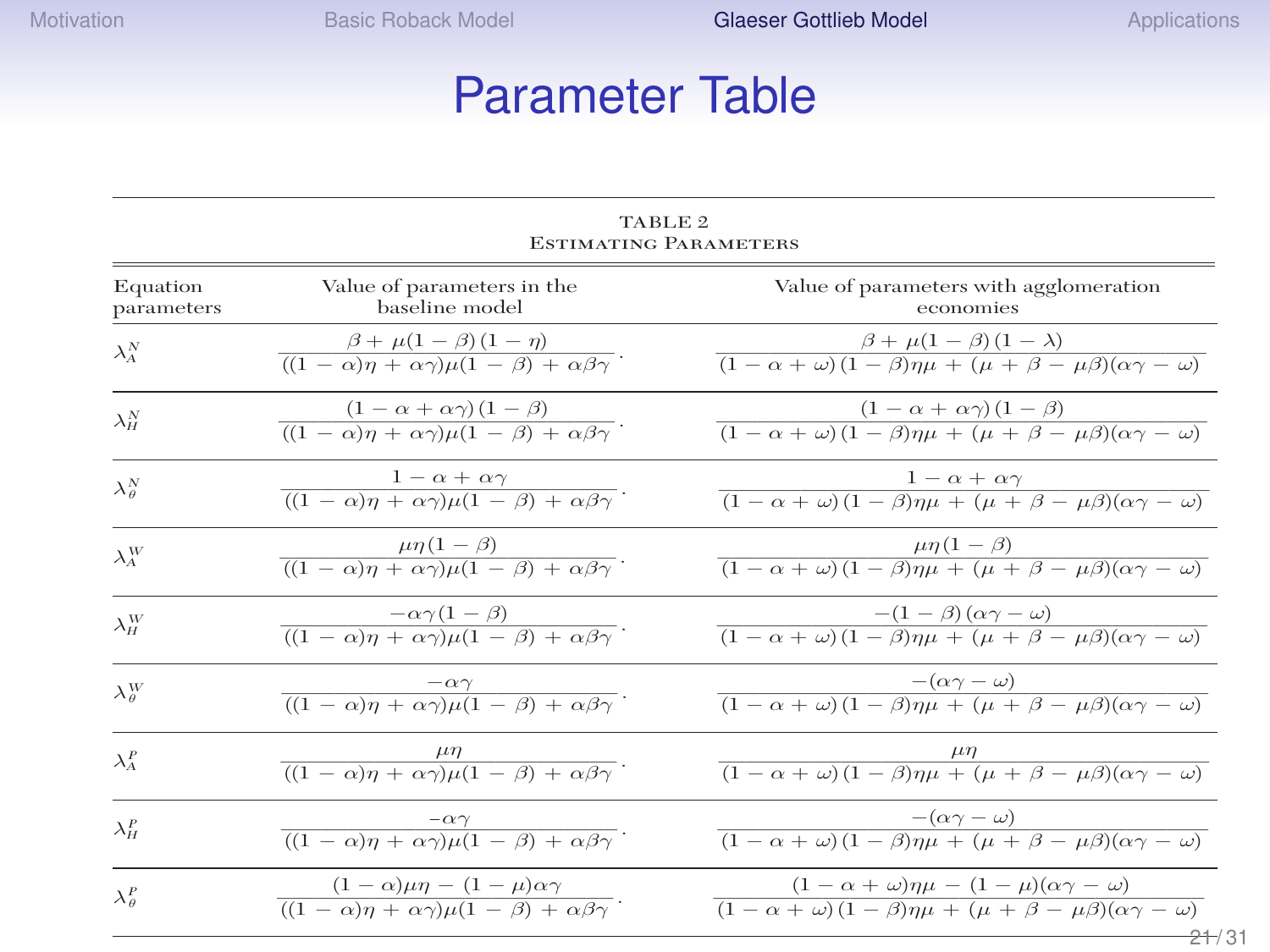# How to use this in estimation

Researchers often try to estimate effect of some variable  $(X_t^i)$ on productivity in traded sector, non-traded sector, or amenities

$$
\frac{\partial \log(A_t^i \bar{K_N}^{\alpha \gamma})}{\partial X_t^i} = \delta_A \tag{3}
$$
\n
$$
\frac{\partial \log(A_t^i \bar{Z_N}^{\mu \eta})}{\partial X_t^i} = \delta_H \tag{4}
$$
\n
$$
\frac{\partial \log(\theta_t^i)}{\partial X_t^i} = \delta_\theta \tag{5}
$$

This effect can be inferred by running regressions of population, wages, and prices on variable  $X_t^i$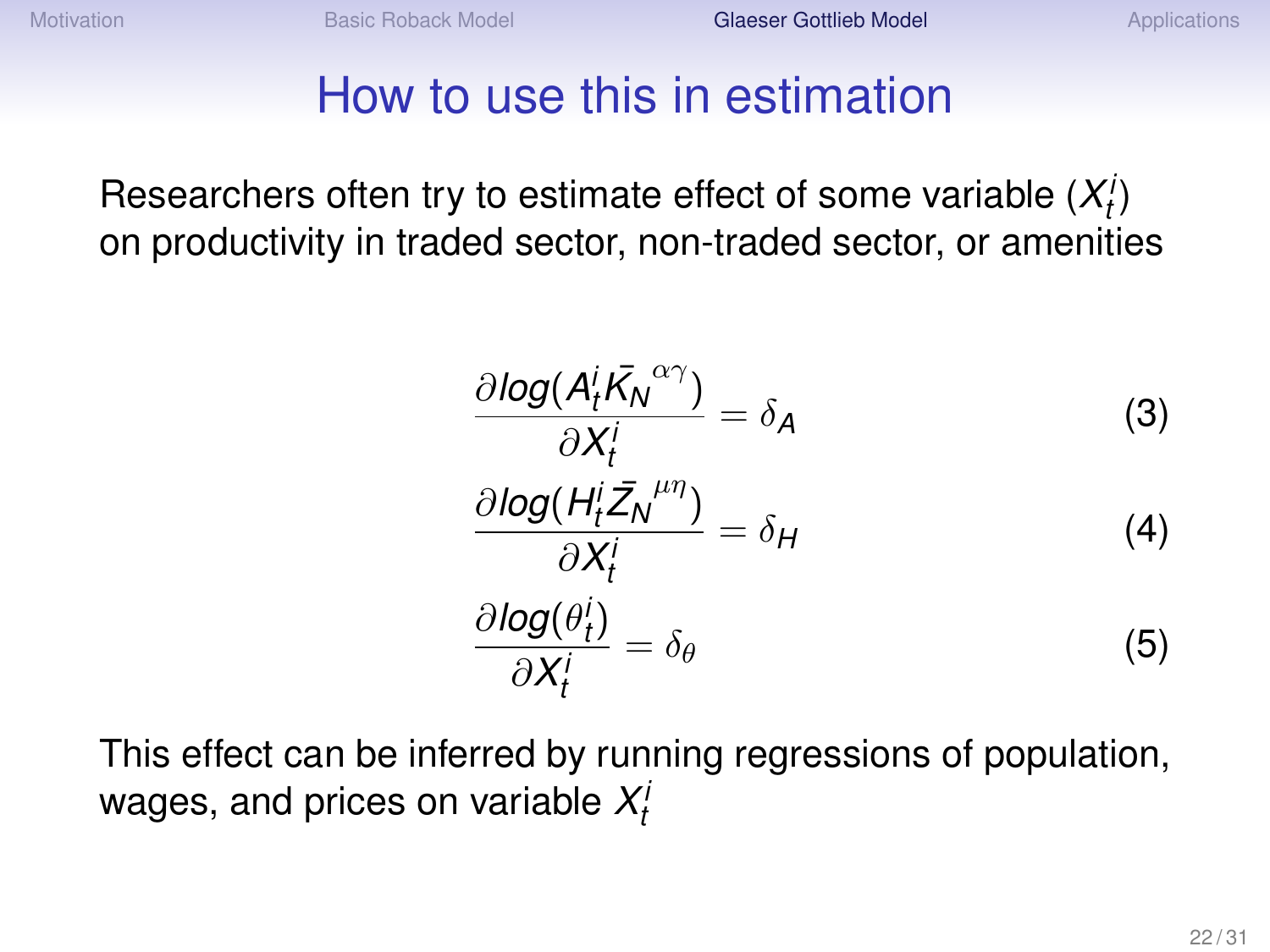# Inferring Effects

$$
\hat{b}_N = E[N_t^i | X_t^i] = \lambda_A^N \delta_A + \lambda_H^N \delta_H + \lambda_\theta^N \delta_\theta \tag{6}
$$

$$
\hat{b}_W = E[W_t^i | X_t^i] = \lambda_A^W \delta_A + \lambda_H^W \delta_H + \lambda_\theta^W \delta_\theta \tag{7}
$$

$$
\hat{b}_P = E[P_t^i | X_t^i] = \lambda_A^P \delta_A + \lambda_H^P \delta_H + \lambda_\theta^P \delta_\theta \tag{8}
$$

Or:

$$
\delta_{\theta} = (1 - \beta)\hat{b}_{P} - \hat{b}_{W} \tag{9}
$$

$$
\delta_{A} = \alpha \gamma \hat{b}_{N} + (1 - \alpha (1 - \gamma)) \hat{b}_{W}
$$
 (10)

$$
\delta_H = \mu \eta \hat{\mathbf{b}}_N + (1 - \mu_\mu \eta) \hat{\mathbf{b}}_W - \hat{\mathbf{b}}_P \tag{11}
$$

Ex: to understand effect of crime on utility  $\partial log(\theta_t^i)/\partial X_t^i = \delta_\theta$  we use estimates of house prices and wages on (exogenous) crime, plus need estimate of share of household expenditure on housing  $(1 - \beta)$  from literature

Important: notice that this cannot be inferred solely from change in house prices, must also look at change in wages  $\frac{23/31}{23}$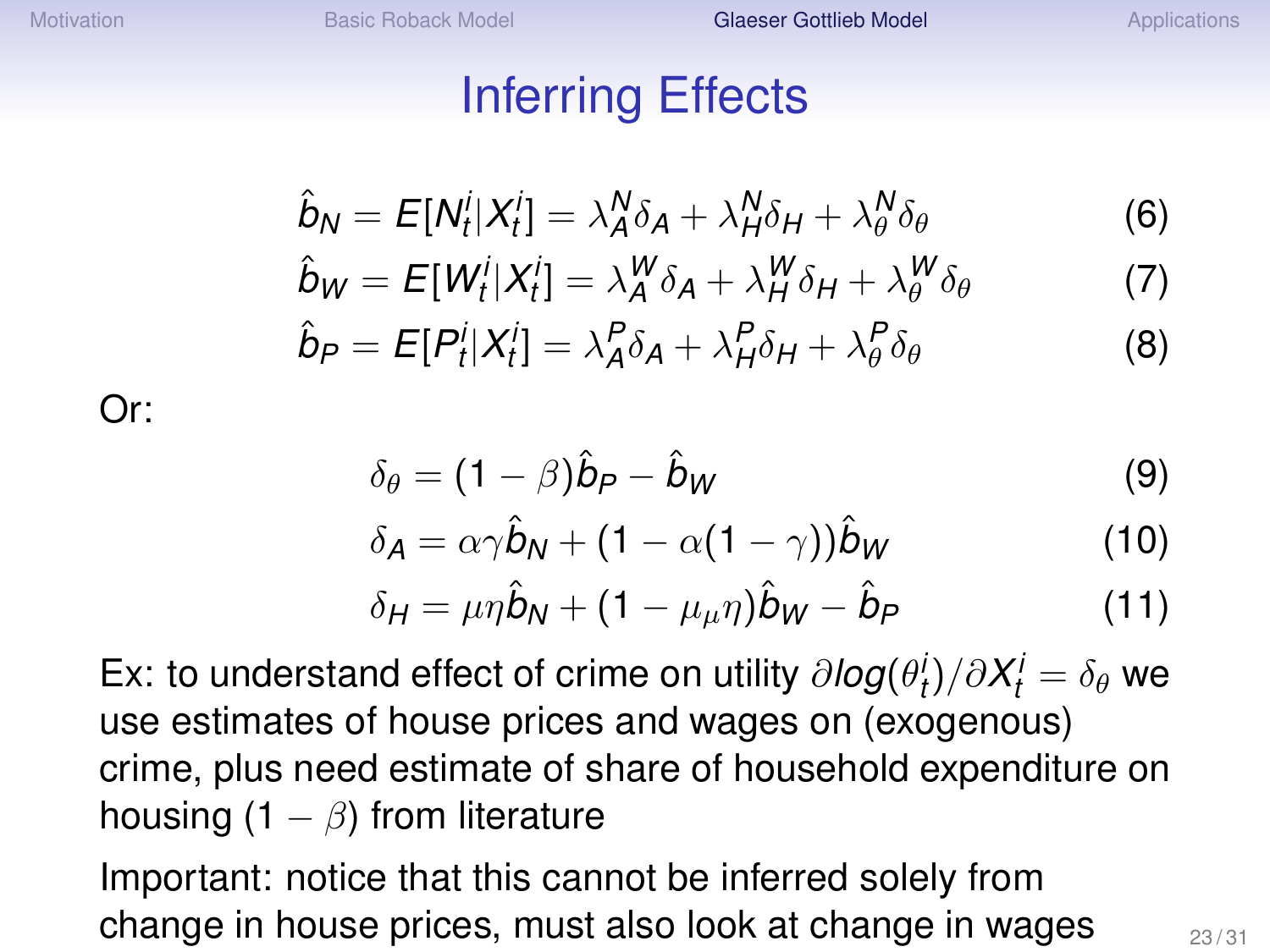# Rise of the "Sunbelt"

<span id="page-23-0"></span>In US, fastest growing areas have warm climates

These areas, in the south and west of US, are known as the "sunbelt"

Why has population growth shifted to sunbelt?

- 1. Has productivity increased in South?
- 2. Have political institutions become more efficient (and less corrupt)?
- 3. Has advent of air conditioning made South more comfortable (amenities)?
- 4. Are people attracted to cheap housing, made possible by pro-building policies?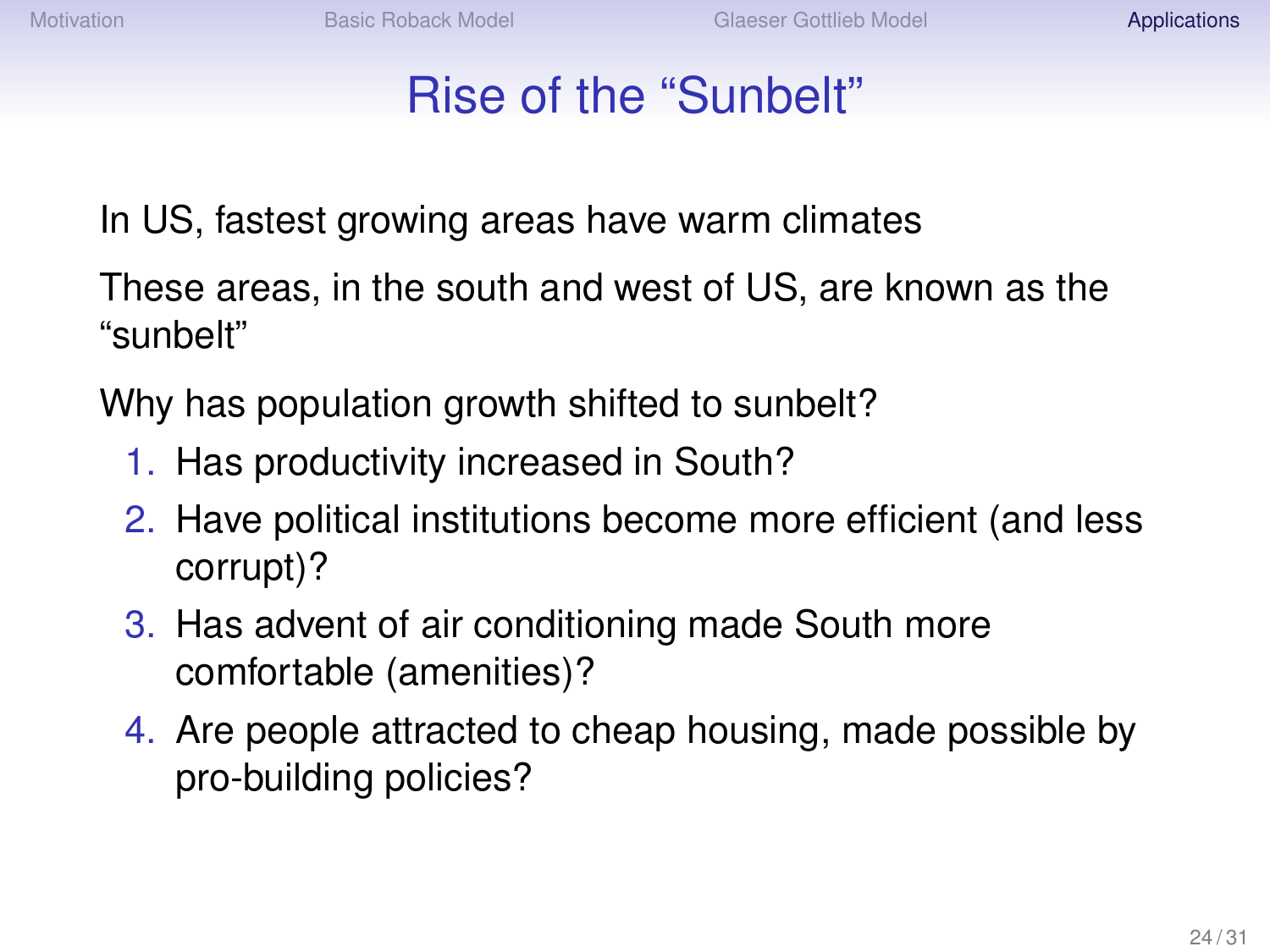#### Population Growth and Climate



*Figure 4.* Population Growth and Temperature

*Notes:* Units of observation are Metropolitan Statistical Areas under the 1999 definitions, using Primary Metropolitan Statistical Areas rather than Consolidated Metropolitan Statistical Areas where applicable and New England County Metropolitan Areas where applicable. Population data are from the Census, as described in the Data Appendix. Mean January temperature is from the City and County Data Book, 1994.

The regression line is *Population growth* =  $0.0030$  [ $0.0004$ ]  $\times$  *Temperature* + 0.02 [0.01].  $R^2 = 0.16$  and  $N = 316$ .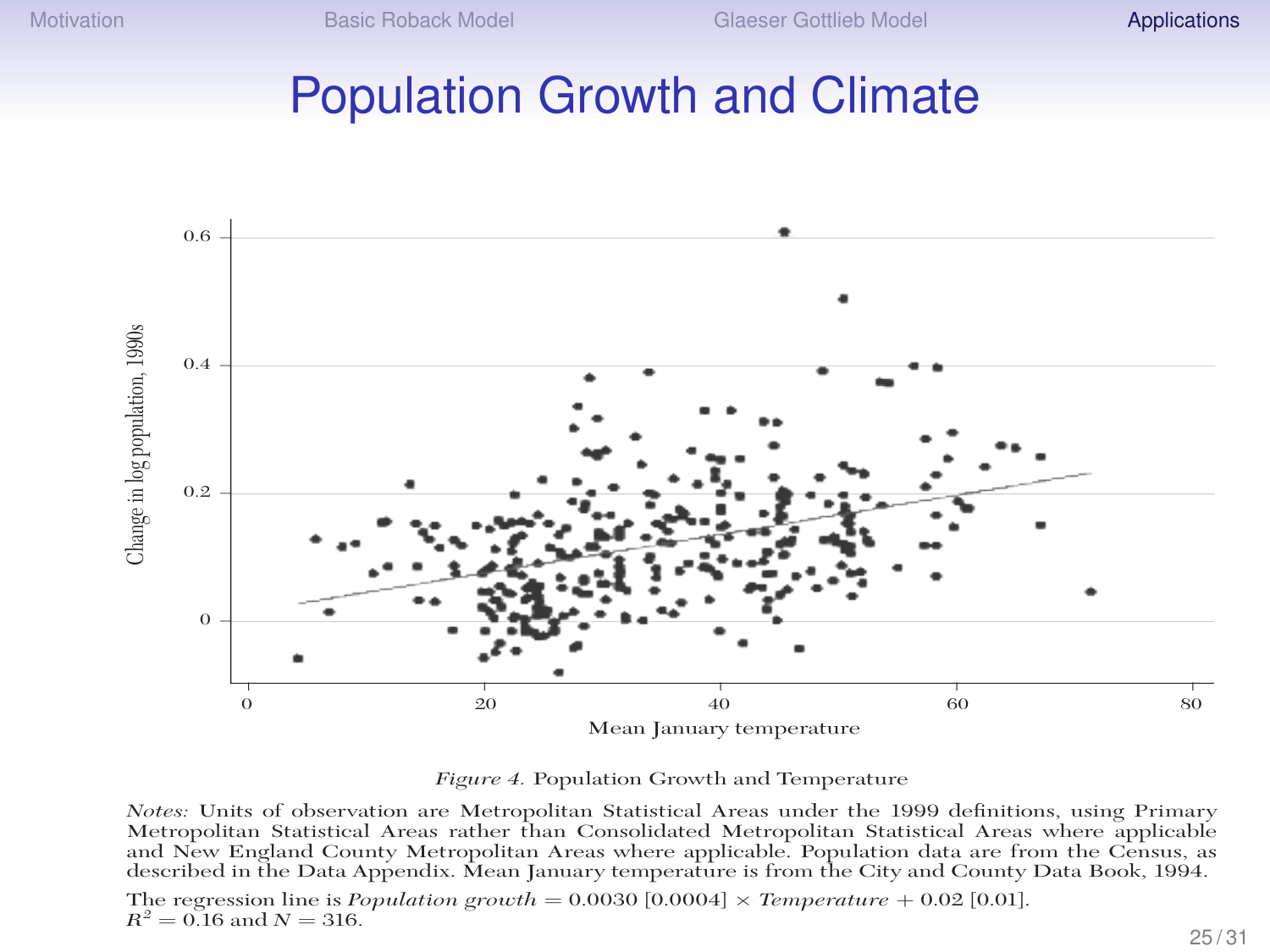# Explaining the sunbelt 1

Authors run regressions of population, wages, and house values on temperature with controls

Combine coefficients using model to look at effect of temperature on amenities, productivity, housing construction productivity

Find

- Effect of temperature on productivity: −0.14
- Effect of temperature on amenities:  $+0.59$ –people are willing to give up 0.59% of real wages for an additional degree F.
- Effect of temperature on wages:  $-0.52$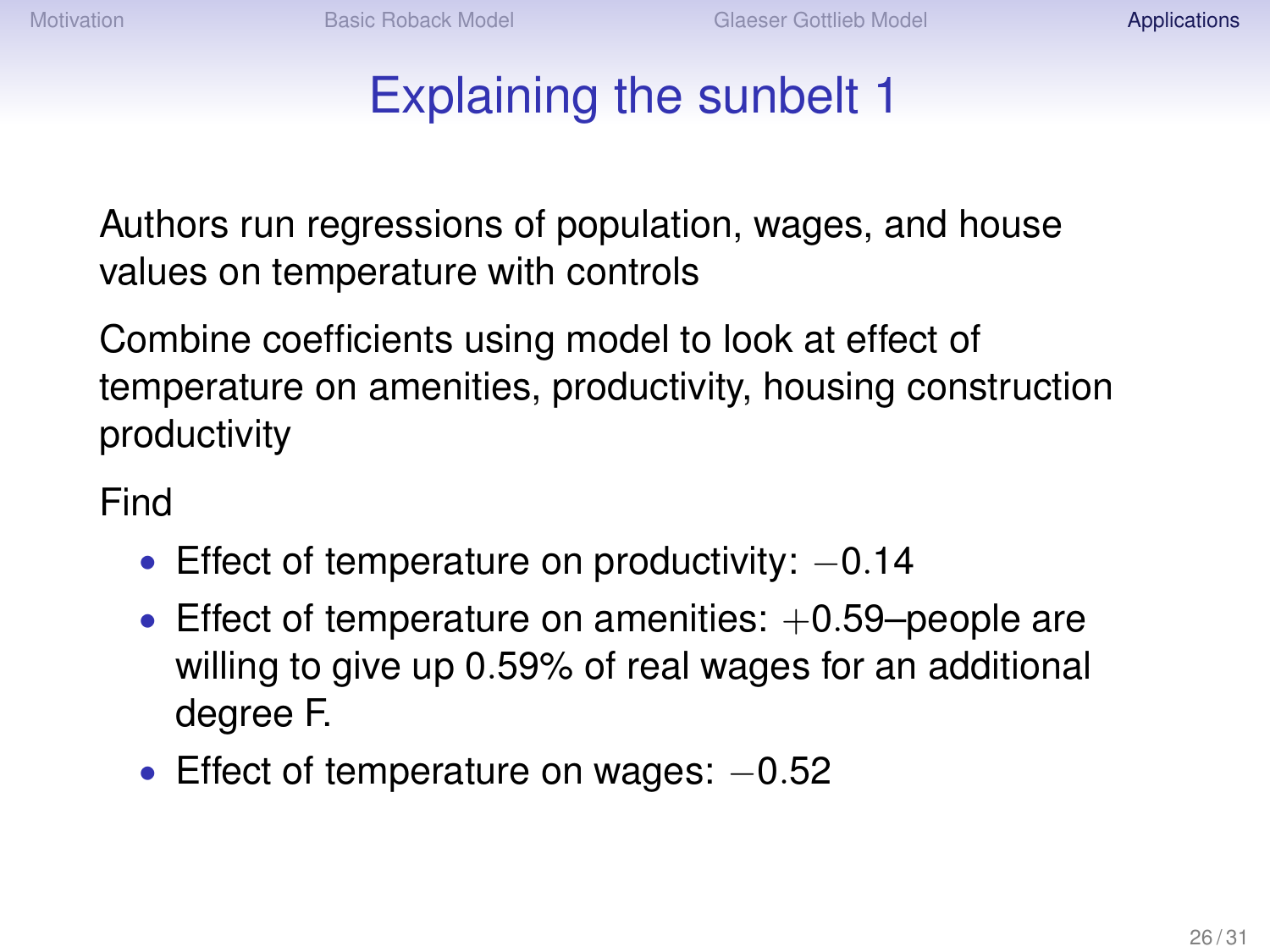# Sunbelt Regressions Glasser Gottlie<br> **Regressions**<br> **TABLE 3**

**TADID**O

| TADLE 9<br>SPATIAL EQUILIBRIUM                 |                           |                        |                           |                    |                    |                  |  |  |  |
|------------------------------------------------|---------------------------|------------------------|---------------------------|--------------------|--------------------|------------------|--|--|--|
|                                                | (1)                       | (2)                    | (3)                       | (4)                | (5)                | (6)              |  |  |  |
| Dependent variable                             | Log wage                  | Log house<br>value     | Log real<br>wage          | Log wage           | Log house<br>value | Log real<br>wage |  |  |  |
| Year:<br>Mean January temperature              | 2000<br>$-0.19$<br>[0.06] | 2000<br>0.60<br>[0.31] | 2000<br>$-0.33$<br>[0.10] | 1990, 2000         | 1990, 2000         | 1990, 2000       |  |  |  |
| Mean January temperature<br>$\times$ year 2000 |                           |                        |                           | $-0.001$<br>[0.05] | $-0.43$<br>[0.11]  | 0.19<br>[0.03]   |  |  |  |
| Year 2000 dummy                                |                           |                        |                           | 0.25<br>[0.02]     | 0.62<br>[0.06]     | 0.06<br>[0.02]   |  |  |  |
| Individual controls                            | Yes                       |                        | Yes                       | Yes                |                    | Yes              |  |  |  |
| Housing controls                               |                           | Yes                    |                           | __                 | Yes                | _                |  |  |  |
| MSA fixed effects                              |                           |                        |                           | Yes                | Yes                | Yes              |  |  |  |
| N                                              | 1,590,467                 | 2,341,976              | 1,590,467                 | 2,950,850          | 4,245,315          | 2,950,850        |  |  |  |
| $R^2$                                          | 0.29                      | 0.36                   | 0.21                      | 0.27               | 0.60               | 0.26             |  |  |  |

*Notes:* Individual-level data are from the Census Public Use Microdata Sample, as described in the Data Appendix. Metropolitan-area population is from the Census, as also described in the Data Appendix. Mean January temperature is from the City and County Data Book, 1994, and is measured in hundreds of degrees Fahrenheit. Real wage is controlled for with median house value, also from the Census as described in the Data Appendix. Individual controls include age and education. Location characteristics follow Metropolitan Statistical Areas under the 1999 definitions, using Primary Metropolitan Statistical Areas rather than Consolidated Metropolitan Statistical Areas where applicable and New England County Metropolitan Areas where applicable. Standard errors are clustered by metropolitan area.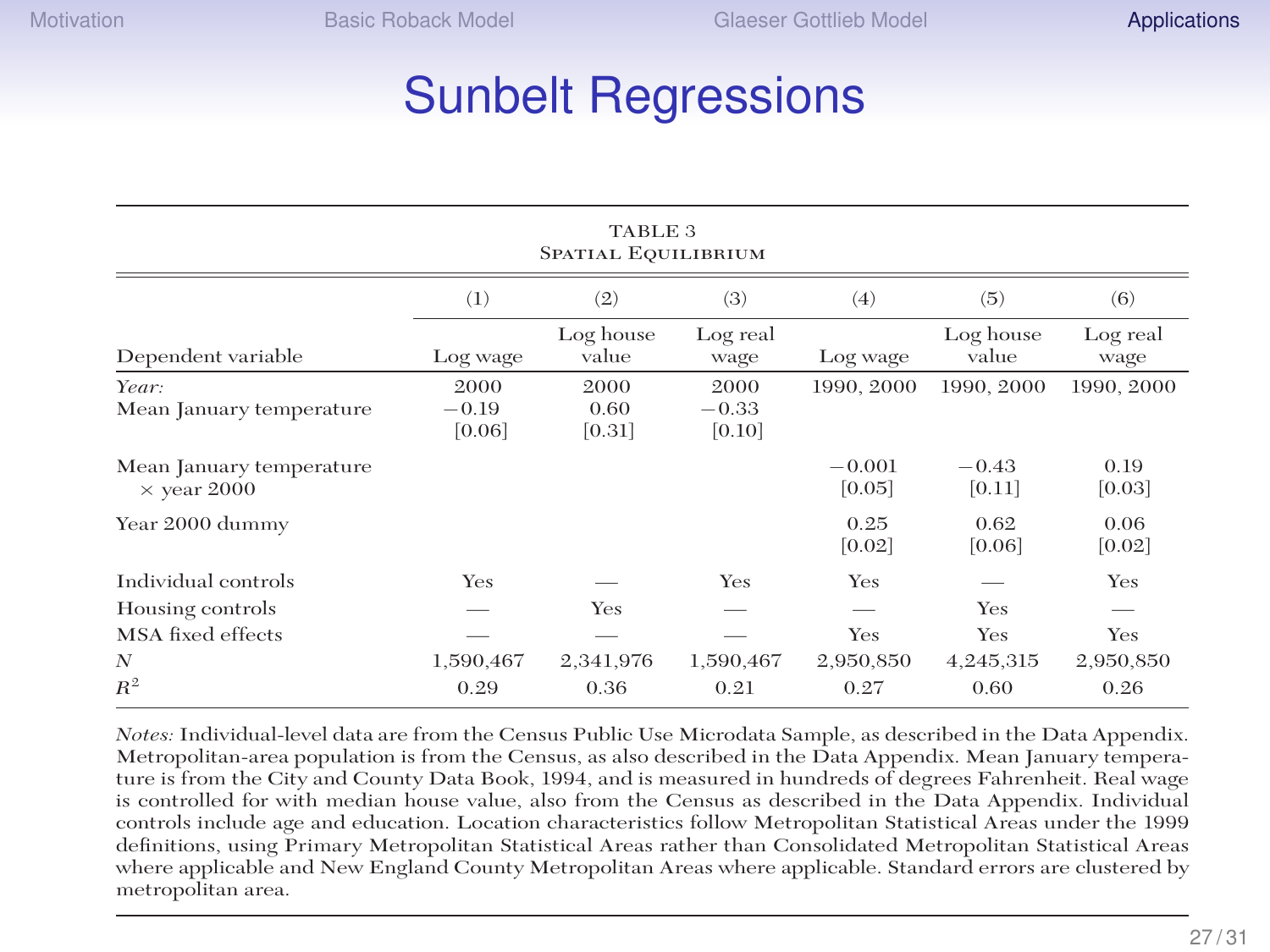# Explaining the sunbelt 2

Repeat exercise but look at growth instead of levels

Find that in 1990's temperature not correlated with *increases* in productivity or amenities but is correlated with increasing housing supply

Conclude that over longer period, rise of Sunbelt due to both increases in productivity and housing supply but *not* amenities

Emphasize that most expensive US cities had large housing price increases with very little population growth

Authors argue that more attention should be paid to housing supply as a driver of population growth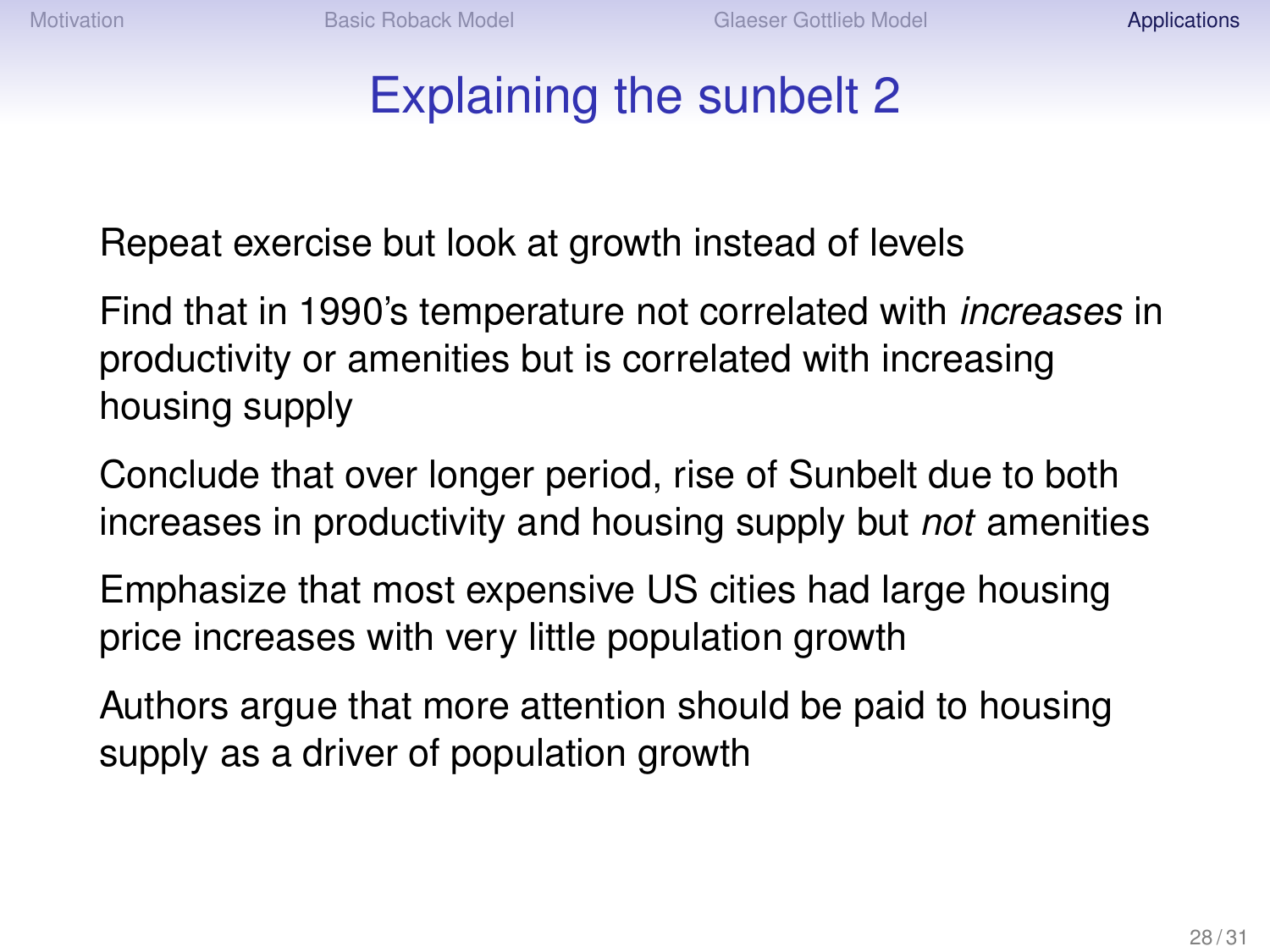#### House Values and City Growth





*Notes:* Units of observation are Metropolitan Statistical Areas under the 1999 definitions, using Primary Metropolitan Statistical Areas rather than Consolidated Metropolitan Statistical Areas where applicable and New England County Metropolitan Areas where applicable. Data are from the Census, as described in the Data Appendix. 29 / 31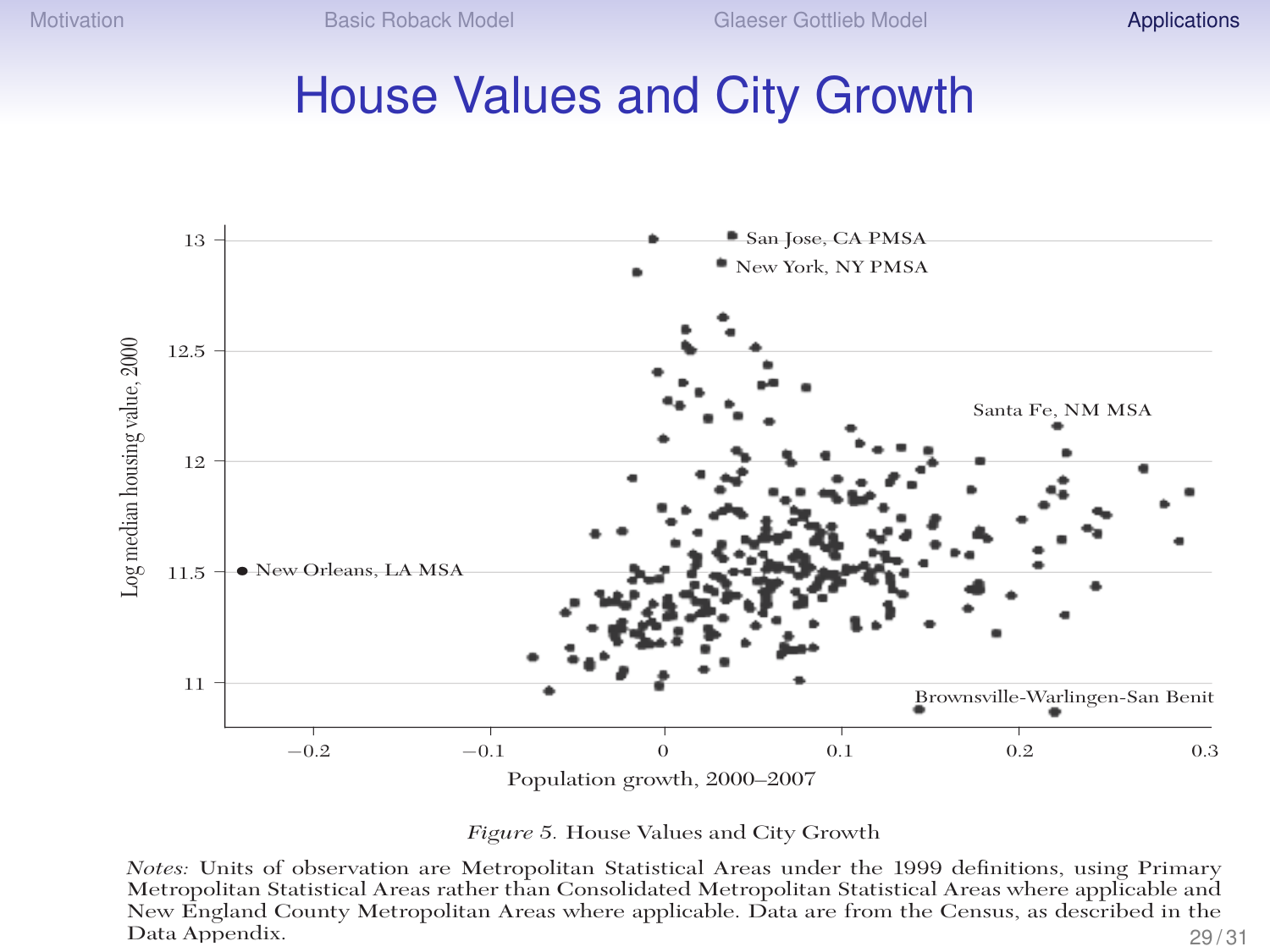## Agglomeration

Authors extend model by allowing productivity to be a function of population, similar to earlier papers in our class

This can strengthen some effects but also reverse others, depending on parameters

Example: increase in amenities increases population but that may now increase productivity, possibly increasing wages